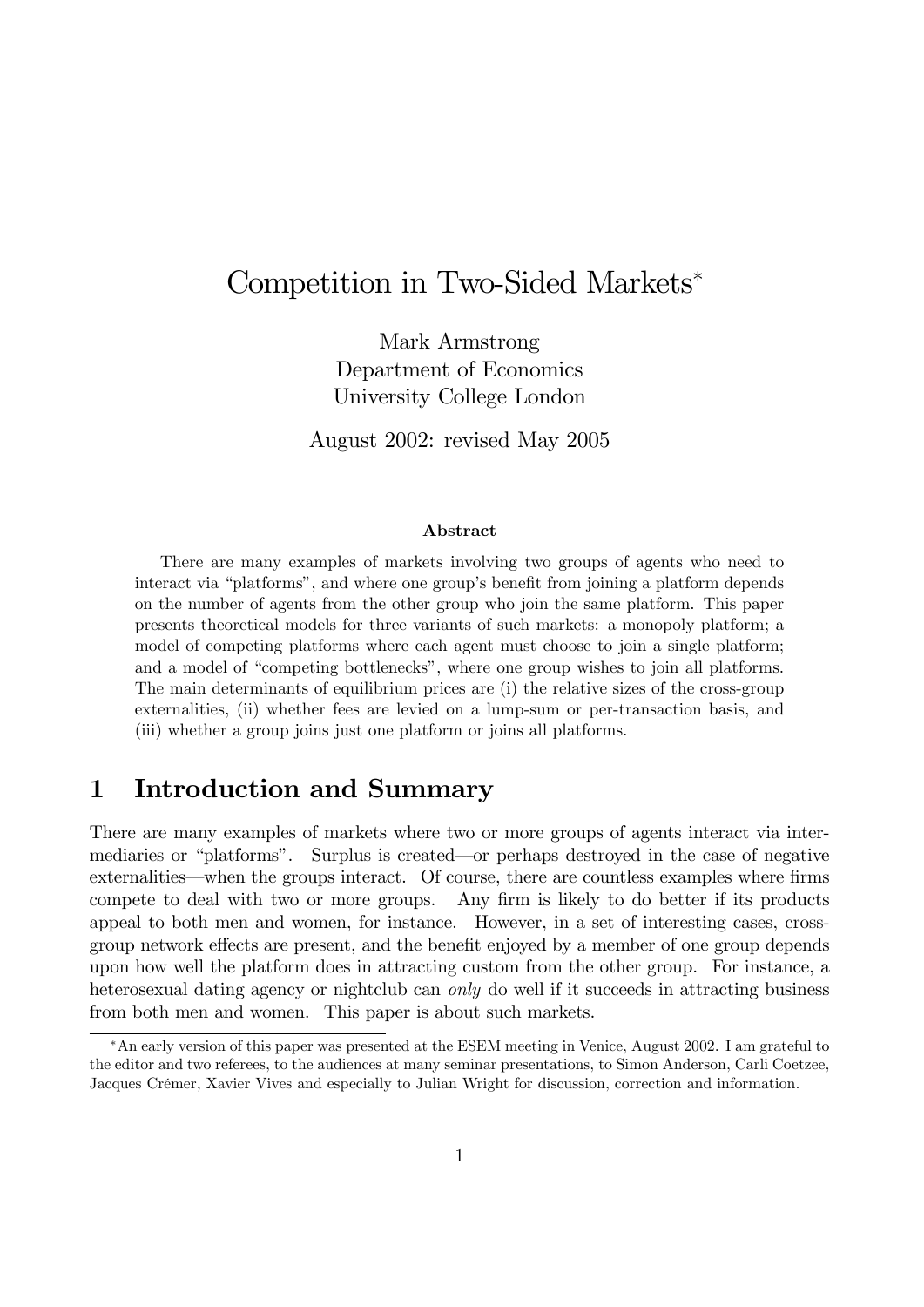A brief list of other such markets includes: credit cards (for a given set of charges, a consumer is more likely to use a credit card which is accepted widely by retailers, while a retailer is more likely to accept a card which is carried by more consumers); television channels (where viewers generally prefer to watch a channel with fewer adverts, while an advertiser is prepared to pay more to place an advert on a channel with more viewers); and shopping malls (where a consumer is more likely to visit a mall with a greater range of retailers, while a retailer is willing to pay more to locate in a mall with a greater number of consumers passing through). See Rochet and Tirole (2003) for further examples of such markets.

As this paper will argue in more detail, there are three main factors that determine the pattern of relative prices offered to the two groups in equilibrium.

Relative sizes of cross-group externalities: If a member of group 1 exerts a large positive externality on each member of group 2, then group 1 will be targeted aggressively by platforms. In broad terms, and especially in competitive markets, it is group 1's benefit to the other group that determines group 1's price, not how much group 1 benefits from the presence of group 2 (see Proposition 2 below). In a nightclub, if men gain more from interacting with women than vice versa then we expect there to be a tendency for nightclubs to offer women lower entry fees than men.

Unless they act to tip the industry to monopoly, positive cross-group network externalities act to intensify competition and reduce platform profits—see expression  $(13)$  below. In order to be able to compete effectively on one side of the market, a platform needs to perform well on the other side (and vice versa). This creates a downward pressure on the prices to both sides compared to the case where no cross-group network effects exist. This implies that platforms would like to find ways to mitigate network effects. One method of doing this is discussed next.

Fixed fees or per-transaction charges: Platforms might charge for their services on a lumpsum basis, so that an agent's payment does not explicitly depend on how well the platform performs on the other side of the market. Alternatively, if it is technologically feasible, the payment might be an explicit function of the platformís performance on the other side. One example of this latter practice is where a TV channel or a newspaper makes its advertising charge an increasing function of the audience or readership it obtains. Similarly, a credit card network levies (most of) its charges on a per-transaction basis, while the bulk of a real estate agent's fees are levied only in the event of a sale. The crucial difference between the two charging bases is that cross-group externalities are weaker with per-transaction charges, since a fraction of the benefit of interacting with an extra agent on the other side is eroded by the extra payment incurred. If an agent has to pay a platform only in the event of a successful interaction, then that agent does not need to worry about how well that platform will do in its dealings with the other side. That is to say, to attract one side of the market, it is not so important that the platform first gets the other side "on board". Because network effects are lessened with per-transactions charges, it is plausible that platform profits are higher when this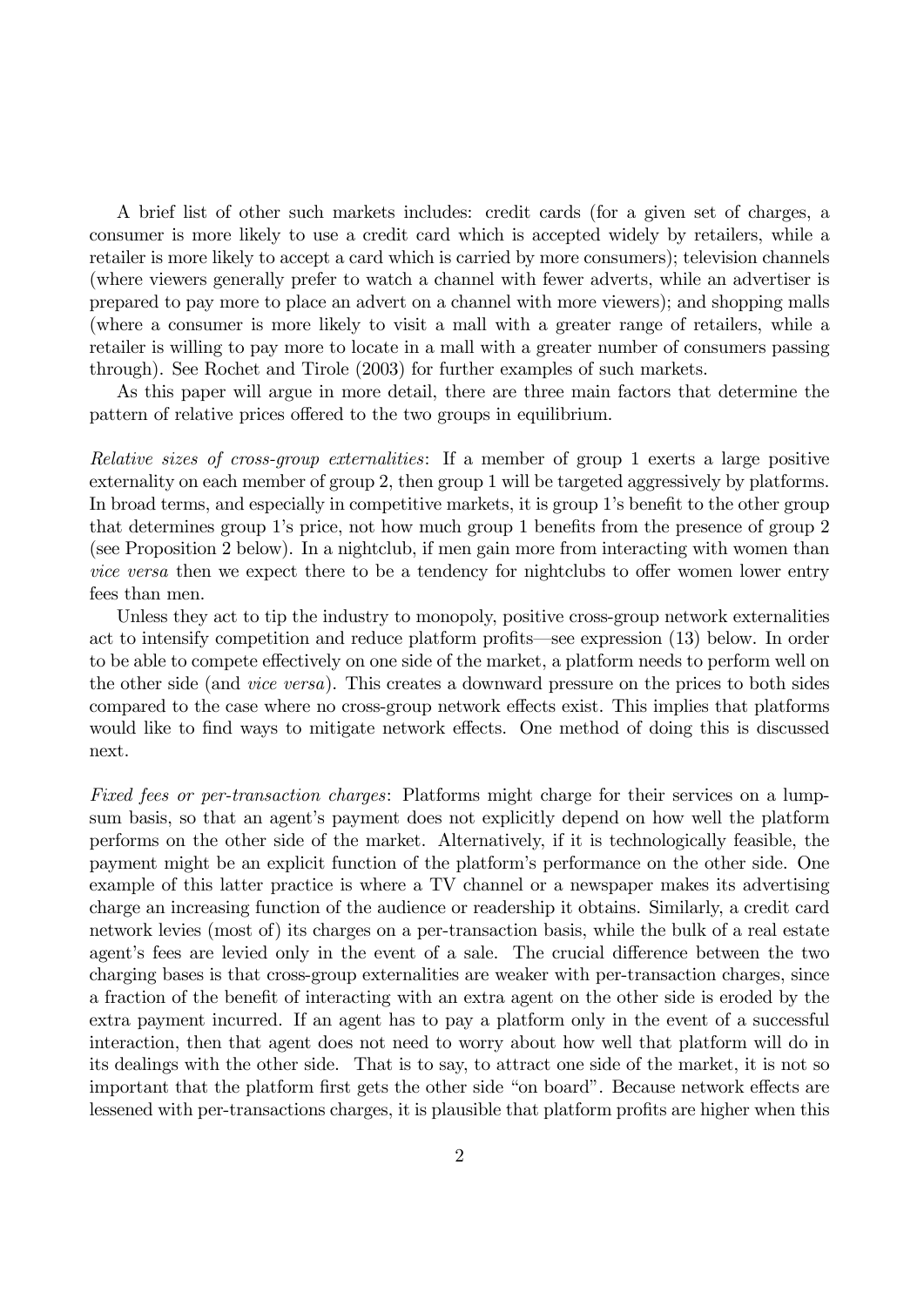form of charging is used.<sup>1</sup> (See Propositions 3 and 5 for illustrations of this effect.) Finally, the distinction between the two forms of tariff only matters when there are competing platforms. When there is a monopoly platform (see section 3 below), it makes no difference to outcomes if tariffs are levied on a lump-sum or per-transaction basis.

Single-homing or multi-homing: When an agent chooses to use only one platform it has become common to say that the agent is "single-homing". When an agent uses several platforms he is said to "multi-home". It makes a significant difference to outcomes whether groups singlehome or multi-home. In the broadest terms, there are three main cases to consider: (i) both groups single-home; (ii) one group single-homes while the other multi-homes, and (iii) both groups multi-home. If interacting with the other side is the primary reason for an agent to join a platform, then we might not expect case (iii) to be very common—if each member of group 2 joins all platforms, there is no need for any member of group 1 to join more than one platform—and so this configuration is not analyzed in the paper. Configuration (i) is discussed in section 4. While the analysis of this case provides many useful insights about two-sided markets, it is hard to think of many markets that fit this configuration precisely.

By contrast, there are several important markets that look like configuration (iii), and in section 5 these cases are termed "competitive bottlenecks". Here, if it wishes to interact with an agent on the single-homing side, the multi-homing side has no choice except to deal with that agent's chosen platform. Thus, platforms have monopoly power over providing access to their single-homing customers for the multi-homing side. This monopoly power naturally leads to high prices being charged to the multi-homing side, and there will be too few agents on this side being served from a social point of view (Proposition 4).<sup>2</sup> By contrast, platforms do have to compete for the single-homing agents, and high profits generated from the multi-homing side are to a large extent passed on to the single-homing side in the form of low prices (or even zero prices).

Before embarking on this analysis in more detail, in the next section there is a selective literature review, followed in section 3 by an analysis of the monopoly platform case.

 $1<sup>1</sup>$ An exception to this occurs when the market tips to monopoly. In that case the incumbent's profits typically *increase* with the size of the network effects since entrants find it hard to gain a toehold even when the incumbent sets high prices. This partly explains one conclusion of Caillaud and Jullien (2003), which is that equilibrium profits typically rise when platforms cannot use transaction charges.

<sup>&</sup>lt;sup>2</sup>This tendency towards high prices for the multi-homing side is tempered somewhat when the singlehoming side benefits from having many agents from the other side on the platform, for then high prices to the multi-homing side will drive away that side and thus disadvantage the platform when it tries to attract the single-homing side. However, this point is never sufficient to undermine the basic result that the price charged to the multi-homing side is too high.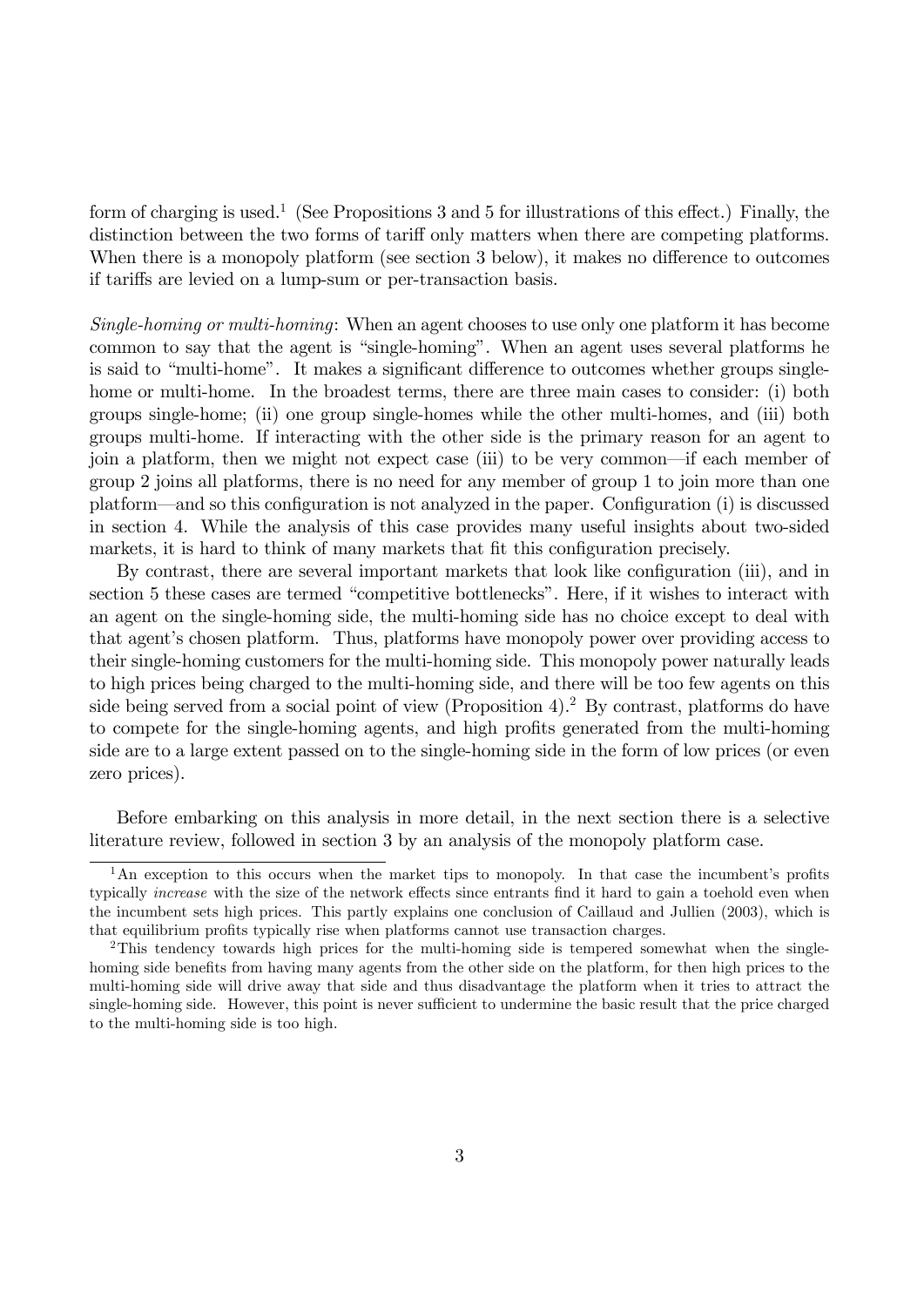## 2 Related Literature

I discuss some of the related literature later, as it becomes most relevant in the paper (especially in section 5 below). However, it is useful to discuss two pioneering papers up front.

Caillaud and Jullien (2003) discuss the case of competing matchmakers, such as dating agencies, real estate agents, and internet "business-to-business" websites.<sup>3</sup> There is potentially a rich set of contracting possibilities. For instance, a platform might have a subscription charge in combination with a charge in the event of a successful match. In addition, Caillaud and Jullien allow platforms to set negative subscription charges, and to make their profit from taxing transactions on the platform. Caillaud and Jullien first examine the case where all agents must single-home. (I provide a parallel analysis in section 4 below.) In this case, there is essentially perfect competition, and agents have no intrinsic preference for one platform over another except insofar as one platform has more agents from the other side or charges lower prices. Therefore, the efficient outcome is for all agents to use the same platform. Caillaud and Jullienís Proposition 1 shows that the only equilibria in this case involve one platform signing up all agents (as is efficient) and that platform making zero profits. The equilibrium structure of prices involves negative subscription fees and maximal transactions charges, since this is the most profitable way to prevent entry. Caillaud and Jullien go on to analyze the more complicated case where agents can multi-home. They analyze several possibilities, but the cases most relevant for this paper are what they term "mixed equilibria" (see their Propositions  $8$  and  $11$ ). These correspond to the "competitive bottleneck" situations in this paper, and involve one side multi-homing and the other side single-homing. They find that the single-homing side is treated favourably (indeed, its price is necessarily no higher than its cost) while the multi-homing side has all its surplus extracted. I discuss the relationship between the two approaches in more detail in section 5.5 below.

The second closely related paper is Rochet and Tirole (2003). The flavour of their analysis can be understood in the context of the credit card market (although the analysis applies more widely). On one side of the market are consumers and on the other side is the set of retailers, and facilitating the interaction between these two groups are two competing credit card networks. For much of their analysis, the credit card platforms levy charges purely on a per-transaction basis, and there are no lump-sum fees for either side. Suppose that one credit card offers a lower transaction fee to retailers than its rival. A retailer choosing between accepting just the cheaper card or accepting both cards faces a trade-off. If it accepts just the cheaper card then its consumers have a stark choice between paying by this card or not using a card at all. Alternatively, if it accepts both cards then (i) more consumers will choose to pay by some card but (ii) fewer consumers will use the retailer's preferred lower-cost card. If a credit card reduces its charge to retailers relative to its rival, this will "steer" some retailers which previously accepted both cards to accept only the lower-cost card. In a symmetric equilibrium, all retailers accept both credit cards (or neither), while consumers always use

<sup>3</sup>See also van Raalte and Webers (1998).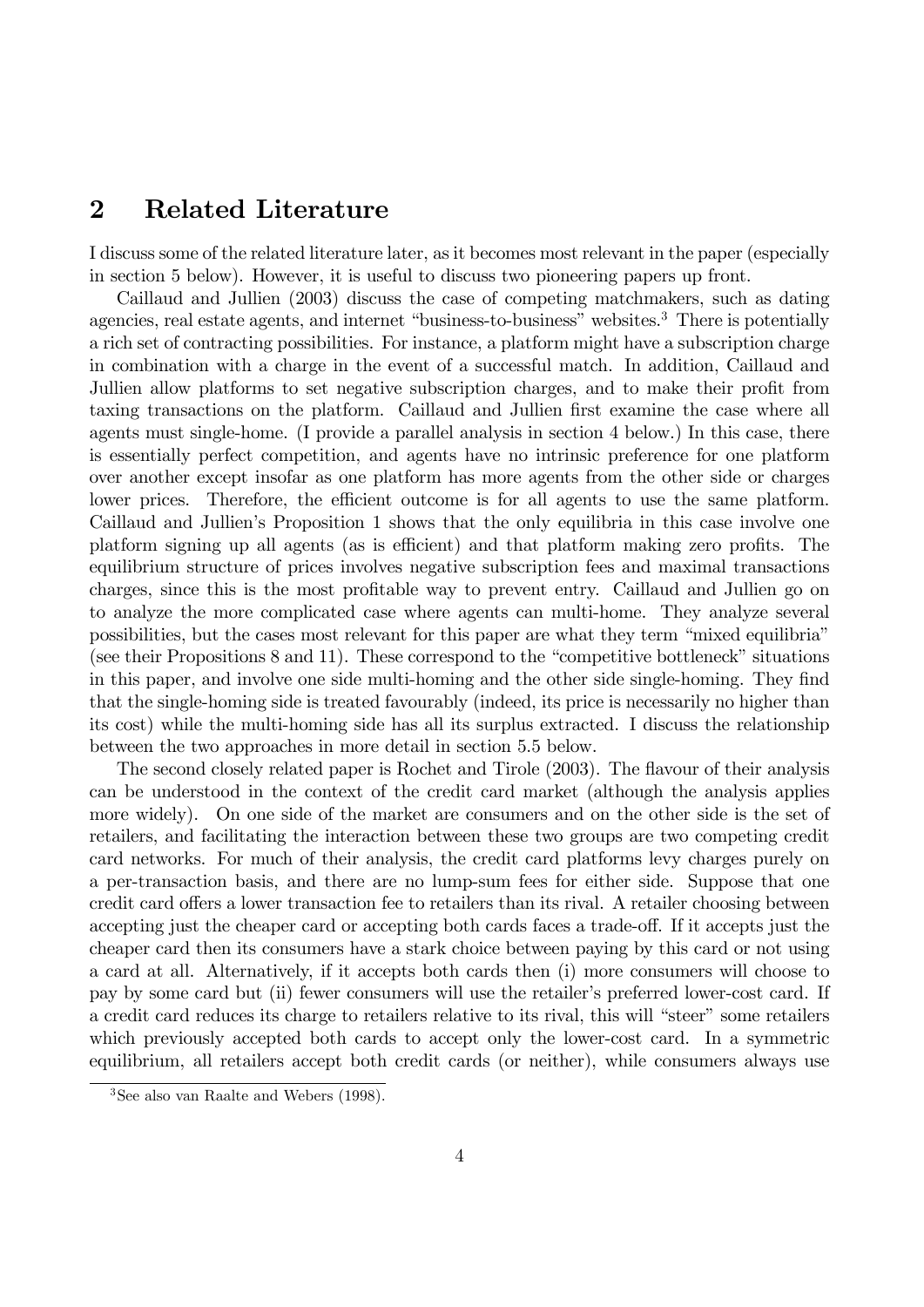their preferred credit card. The share of the charges that are borne by the two sides depends on how closely consumers view the two cards as substitutes. If few consumers switch cards in response to a price cut on their side, then consumers should pay a large share of the total transaction charge; if consumers view the cards as close substitutes, then retailers will bear most of the charges in equilibrium. Rochet and Tirole also consider the case where there are fixed fees as well as per-transaction fees, under the assumption that consumers use a single card. This is essentially the same model as the competitive bottleneck model in this paper, and I discuss this part of their paper in more detail in section 5.5 below.

There are a number of modelling differences between the current paper and Rochet and Tirole (2003) which concern the specification of agents' utility, the structure of platforms' fees, and the structure of platforms' costs.<sup>4</sup> In both papers agent j has gross utility from using platform i of the form

$$
u_j^i = \alpha_j^i n^i + \zeta_j^i .
$$

Here  $n^i$  is the number of agents from the other side who are present on the platform,  $\alpha_j^i$  is the benefit that agent j enjoys from each agent on the other side, and  $\zeta_i^i$  $i_j$  is the fixed benefit the agent obtains from using that platform. Rochet and Tirole assume that  $\zeta_j^i$  does not depend on *i* or *j* (and can be set equal to zero), but that  $\alpha_j^i$  varies both with agent *j* and platform *i*. In section 3 and 4 of the current paper, by contrast, I assume that  $\alpha_j^i$  does not depend on i or j but only on which side of the market the agent is on, while  $\zeta_j^i$  depends on the agent and on the platform. (In section 5 I suppose that the interaction term for one side does vary.) The decision whether to make agents' heterogeneity to do with the interaction term  $\alpha$  or the fixed effect  $\zeta$  has major implications for the structure of prices to the two sides in equilibrium. For instance, with a monopoly platform the formulas for profit-maximizing prices look very different in the two papers. Moreover, when  $\alpha_j^i$  depends on the platform i, an agent cares about on which platform the transaction takes place (if there is a choice): this effect plays a major role in Rochet and Tirole's analysis but is absent in the present paper.<sup>5</sup>

Turning to the structure of the platforms' fees, for the most part Rochet and Tirole assume that agents pay a per-transaction fee for each agent on the platform from the other side. If this fee is denoted  $\gamma^i$  then agent j's net utility on platform i is  $u_j^i = (\alpha_j^i - \gamma^i)n^i$  (when  $\zeta$ is set equal to zero). This confirms the discussion in section 1 above that per-transactions charges act to reduce the size of network effects. In the monopoly platform case, an agent's incentive to join the platform does not depend on the platform's performance on the other side, and she will join if and only if  $\alpha_j^i \geq \gamma^i$ . The present paper, especially in section 4,

<sup>&</sup>lt;sup>4</sup>The assumptions in Caillaud and Jullien (2003) to do with utility and costs are closer to the current paper than to Rochet and Tirole. Caillaud and Jullien do not have any intrinsic product differentiation between the platforms. However, there is a benefit to join two platforms rather than one since they assume that there is a better chance of a match between buyers and sellers when two platforms are involved.

<sup>&</sup>lt;sup>5</sup>A recent paper that encompasses these two approaches with a monopoly platform is Rochet and Tirole (2004), where simultaneous heterogeneity in both  $\alpha$  and  $\zeta$  is allowed. However, a full analysis of this case is technically challenging in the case of competing platforms.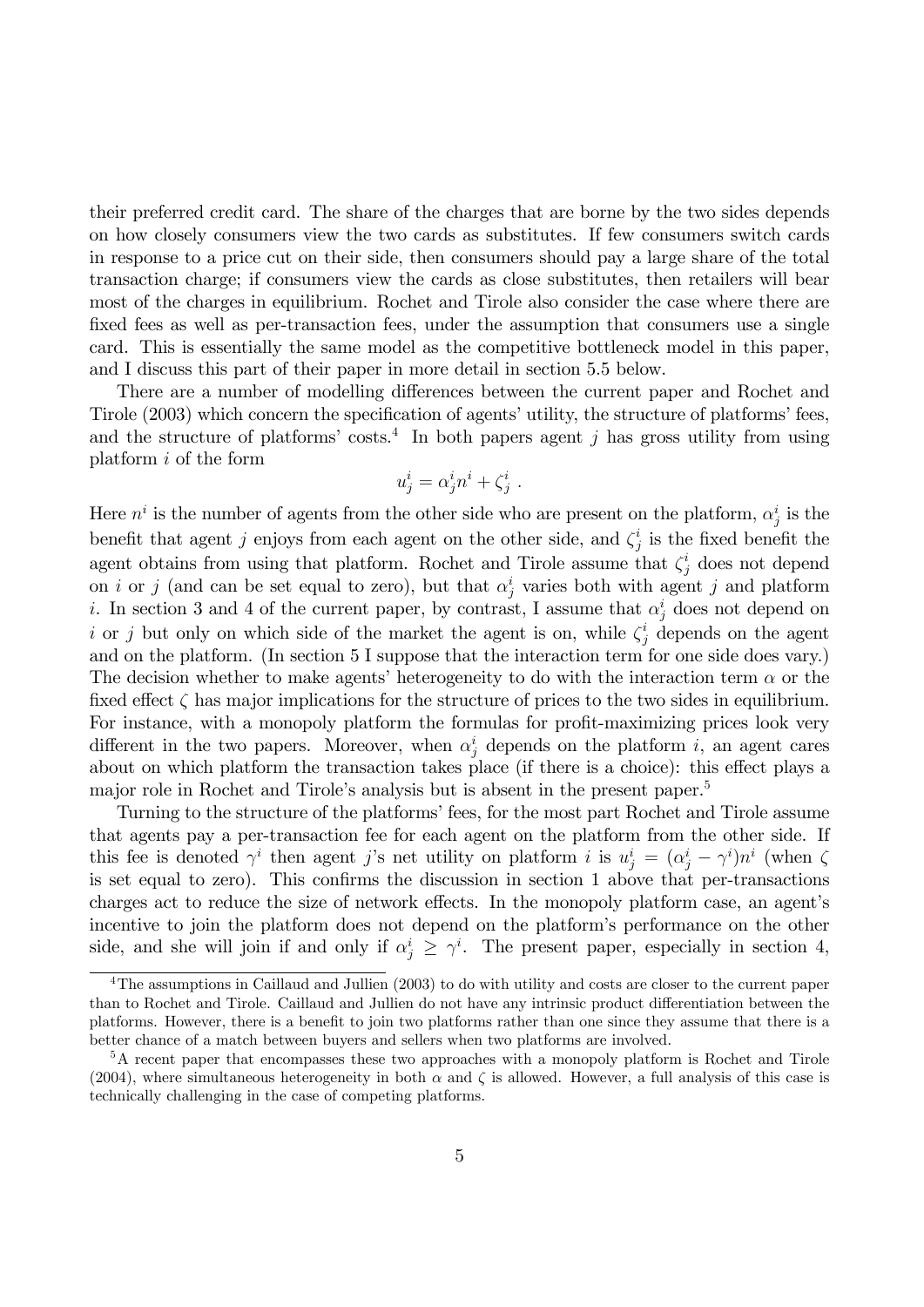assumes that platform charges are levied as a lump-sum fee,  $p^i$  say, in which case the agent's net utility is  $u_j^i = \alpha n^i + \zeta_j^i - p^i$ . The final modelling difference between the two papers is with the specification of costs: Rochet and Tirole assume mainly that a platform's costs are incurred on a per-transaction basis, so that if a platform has  $n_1$  group 1 agents and  $n_2$  group 2 agents its total cost is  $cn_1n_2$  for some per-transaction cost c. In the current paper costs are often modelled as being incurred when agents join a network, so that a platform's total cost is  $f_1n_1+f_2n_2$  for some per-agent costs  $f_1$  and  $f_2$ . Which assumptions concerning tariffs and costs best reflects reality depends on the context. Rochet and Tirole's model is well suited to the credit card context, for instance, whereas the assumptions in the current paper are intended to better reflect markets such as nightclubs, shopping malls and newspapers.

# 3 Model I: A Monopoly Platform

This section presents the analysis for a monopoly platform. This framework does not apply to most of the examples of two-sided markets that come to mind, although there are a few applications. For instance, yellow pages directories are often a monopoly of the incumbent telephone company, shopping malls or nightclubs are sometimes far enough away from others that the monopoly paradigm might be appropriate, and sometimes there is only one newspaper or magazine in the relevant market.

Suppose there are two groups of agents, denoted 1 and 2. A member of one group cares about the number of the other group who use the platform. (For simplicity, I ignore the possibility that agents care also about the number of the same group who join the platform.) Suppose that the utility of an agent is determined in the following way: if the platform attracts  $n_1$  and  $n_2$  members of the two groups, the utilities of a group 1 and a group 2 agent are respectively

$$
u_1 = \alpha_1 n_2 - p_1 \; ; \; u_2 = \alpha_2 n_1 - p_2 \; , \tag{1}
$$

where  $p_1$  and  $p_2$  are the platform's prices to the two groups. The parameter  $\alpha_1$  measures the benefit that a group 1 agent enjoys from interacting with each group 2 agent, and  $\alpha_2$  measures the benefit a group 2 agent obtains from each group 1 agent. Expression  $(1)$  describes how utility is determined as a function of the numbers of agents who participate. To close the demand model I specify the numbers who participate as a function of the utilities: if the utilities offered to the two groups are  $u_1$  and  $u_2$ , suppose that the numbers of each group who join the platform are

$$
n_1 = \phi_1(u_1) \; ; \; n_2 = \phi_2(u_2)
$$

for some increasing functions  $\phi_1$  and  $\phi_2$ .

Turning to the cost side, suppose that the platform incurs a per-agent cost  $f_1$  for serving group 1 and per-agent cost  $f_2$  for group 2. Therefore, the firm's profit is  $\pi = n_1(p_1 - f_1) +$  $n_2(p_2 - f_2)$ . If we consider the platform to be offering utilities  $\{u_1, u_2\}$  rather than prices  $\{p_1, p_2\}$ , then the implicit price for group 1 is  $p_1 = \alpha_1 n_2 - u_1$  (and similarly for group 2).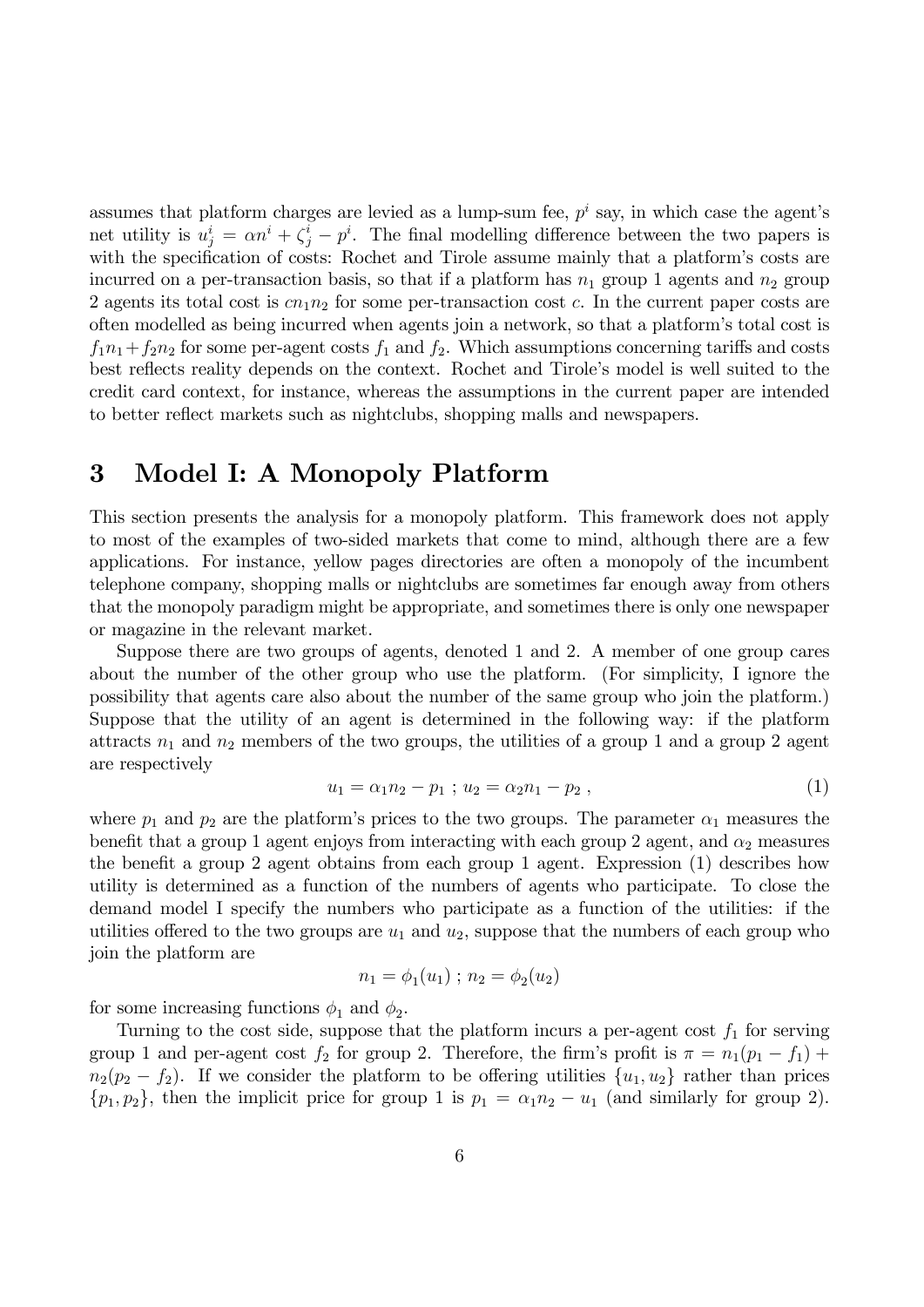Therefore, expressed in terms of utilities, the platform's profit is

$$
\pi(u_1, u_2) = [\alpha_1 \phi_2(u_2) - u_1 - f_1] \phi_1(u_1) + [\alpha_2 \phi_1(u_1) - u_2 - f_2] \phi_2(u_2).
$$
\n(2)

Let the aggregate consumer surplus of group 1 be  $v_1(u_1)$ , where  $v_1$  satisfies the envelope condition  $v'_1(u_1) \equiv \phi_1(u_1)$ , and similarly for group 2. Then total welfare, as measured by the unweighted sum of profit and consumer surplus, is

$$
w = \pi(u_1, u_2) + v_1(u_1) + v_2(u_2).
$$

It is easily verified that the first-best welfare maximizing outcome involves utilities satisfying:

$$
u_1 = (\alpha_1 + \alpha_2)n_2 - f_1 ; u_2 = (\alpha_1 + \alpha_2)n_1 - f_2.
$$

From expression (1) the socially optimal prices satisfy

$$
p_1 = f_1 - \alpha_2 n_2 ; p_2 = f_2 - \alpha_1 n_1 .
$$

As one would expect, the optimal price for group 1, say, equals the cost of supplying service to a type 1 agent adjusted downwards by the external benefit that an extra group 1 agent brings to the group 2 agents on the platform. (There are  $n_2$  group 2 agents on the platform, and each one benefits by  $\alpha_2$  when an extra group 1 agent joins.) In particular, prices should ideally be below cost if  $\alpha_1, \alpha_2 > 0$ .

From expression  $(2)$ , the profit-maximizing prices satisfy

$$
p_1 = f_1 - \alpha_2 n_2 + \frac{\phi_1(u_1)}{\phi'_1(u_1)} \; ; \; p_2 = f_2 - \alpha_1 n_1 + \frac{\phi_2(u_2)}{\phi'_2(u_2)} \; . \tag{3}
$$

Thus, the profit-maximizing price for group 1, say, is equal to the cost of providing service  $(f_1)$ , adjusted downwards by the external benefit  $(\alpha_2 n_2)$ , and adjusted upwards by a factor related to the elasticity of the group's participation. The profit-maximizing prices can be obtained in the more familiar form of Lerner indices and elasticities, as recorded in the following result:

#### Proposition 1 Write

$$
\eta_1(p_1 \mid n_2) = \frac{p_1 \phi_1'(\alpha_1 n_2 - p_1)}{\phi_1(\alpha_1 n_2 - p_1)} \; ; \; \eta_2(p_2 \mid n_1) = \frac{p_2 \phi_2'(\alpha_2 n_1 - p_2)}{\phi_2(\alpha_2 n_1 - p_2)}
$$

for a group's price elasticity of demand for a given level of participation by the other group. Then the profit-maximizing pair of prices satisfy

$$
\frac{p_1 - (f_1 - \alpha_2 n_2)}{p_1} = \frac{1}{\eta_1 (p_1 \mid n_2)} \; ; \; \frac{p_2 - (f_2 - \alpha_1 n_1)}{p_2} = \frac{1}{\eta_2 (p_2 \mid n_1)} \; . \tag{4}
$$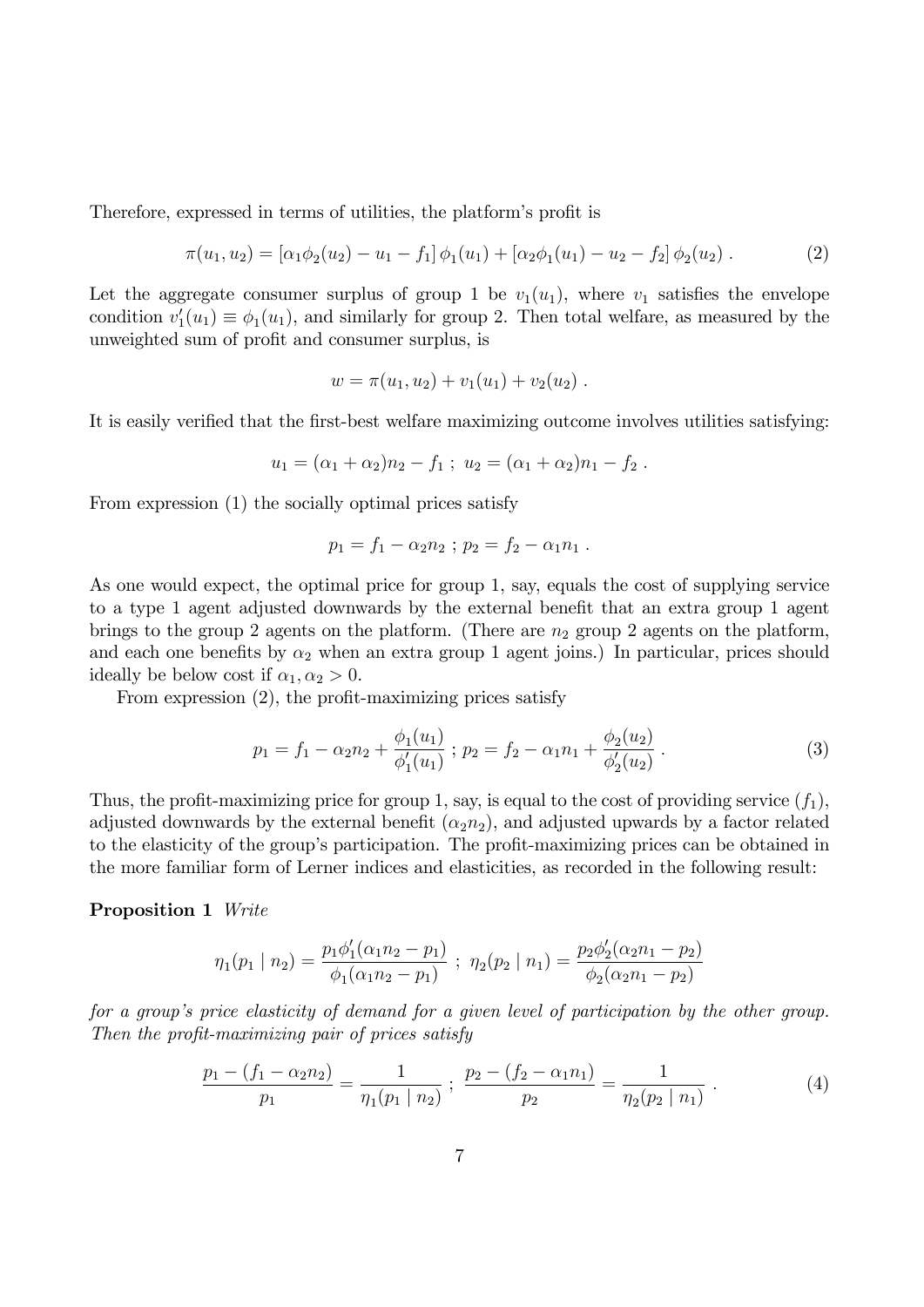It is possible that the profit-maximizing outcome might involve group  $1$ , say, being offered a subsidised service, i.e.,  $p_1 < f_1$ . From (4), this happens if the group's elasticity of demand is high and/or if the external benefit enjoyed by group 2 is large. Indeed, the subsidy might be so large that the resulting price is negative (or zero, if negative prices are not feasible). This analysis applies, in a stylized way, to a market with a monopoly yellow page directory. Such directories typically are given to telephone subscribers for free, and profits are made from charges to advertisers. The analysis might also apply to software markets where one type of software is required to create Öles in a certain format and another type of software is required to read such files. (For the analysis to apply accurately, though, there needs to be two disjoint groups of agents: those who wish to read files and those who wish to create files. It does not readily apply when most people wish to perform both tasks.)

## 4 Model II: Two-Sided Single-Homing

This model involves competing platforms, but assumes that, for exogenous reasons, each agent from either group chooses to join a single platform.

## 4.1 Basic Model

The model extends the previous monopoly model in a natural way. There are two groups of agents, 1 and 2, and there are two platforms, A and B, which enable the two groups to interact. Groups 1 and 2 obtain the respective utilities  $\{u_1^i, u_2^i\}$  from platform *i*. These utilities  $\{u_1^i, u_2^i\}$ are determined in a similar manner to the monopoly model expressed in  $(1)$ : if platform i attracts  $n_1^i$  and  $n_2^i$  members of the two groups, the utilities on this platform are

$$
u_1^i = \alpha_1 n_2^i - p_1^i \ ; \ u_2^i = \alpha_2 n_1^i - p_2^i \ , \tag{5}
$$

where  $\{p_1^i, p_2^i\}$  are the respective prices charged by the platform to the two groups.

When group 1 is offered a choice of utilities  $u_1^A$  and  $u_1^B$  from the two platforms, and group 2 is offered the choice  $u_2^A$  and  $u_2^B$ , suppose that the number of each group who go to platform  $i$  is given by the Hotelling specification:

$$
n_1^i = \frac{1}{2} + \frac{u_1^i - u_1^j}{2t_1} \; ; \; n_2^i = \frac{1}{2} + \frac{u_2^i - u_2^j}{2t_2} \; . \tag{6}
$$

Here, agents in a group are assumed to be uniformly located along a unit interval with the two platforms located at the two end-points, and  $t_1$ ,  $t_2 > 0$  are the product differentiation (or transport cost) parameters for the two groups that determine the competitiveness of the two markets.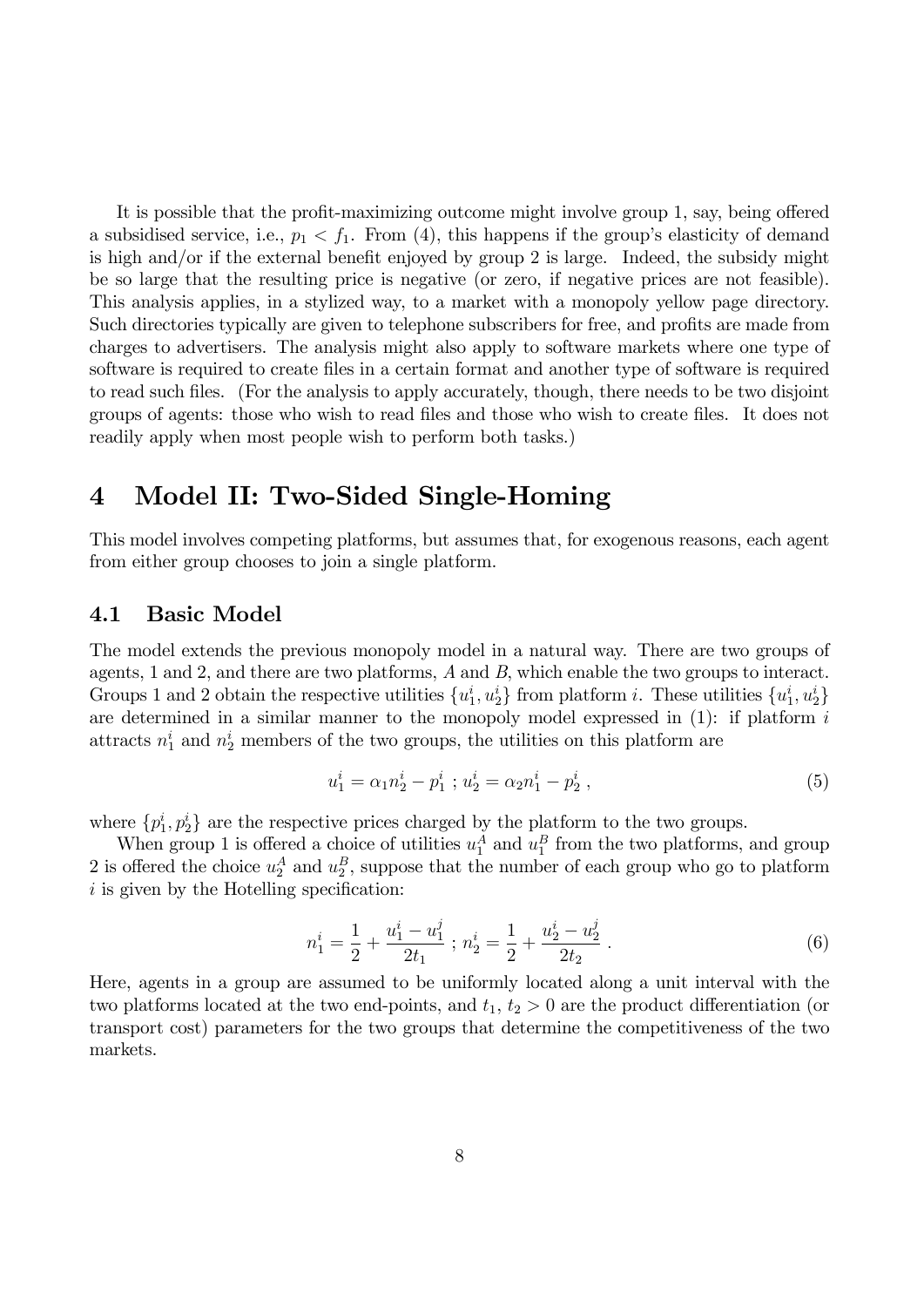Putting (6) together with (5), and using the fact that  $n_1^j = 1 - n_1^i$ , gives the following implicit expressions for market shares:

$$
n_1^i = \frac{1}{2} + \frac{\alpha_1(2n_2^i - 1) - (p_1^i - p_1^j)}{2t_1} ; \ n_2^i = \frac{1}{2} + \frac{\alpha_2(2n_1^i - 1) - (p_2^i - p_2^j)}{2t_2} . \tag{7}
$$

Expressions  $(7)$  show that, keeping its group 2 price fixed, an extra group 1 agent on a platform attracts a further  $\frac{\alpha_2}{t_2}$  group 2 agents to that platform.

Suppose that the network externality parameters  $\{\alpha_1, \alpha_2\}$  are small compared to the differentiation parameters  $\{t_1, t_2\}$  so that I can focus on market-sharing equilibria. (If network effects were large compared to brand preferences then there could only be equilibria where one platform corners both sides of the market.) It turns out that the necessary and sufficient condition for a market-sharing equilibrium to exist is the following:

$$
4t_1t_2 > (\alpha_1 + \alpha_2)^2 \tag{8}
$$

and this inequality is assumed to hold in the following analysis.

Suppose that platforms A and B offer the respective price pairs  $(p_1^A, p_2^A)$  and  $(p_1^B, p_2^B)$ . Solving the simultaneous equations (7) implies that market shares are determined by the four prices as:

$$
n_1^i = \frac{1}{2} + \frac{1}{2} \frac{\alpha_1 (p_2^j - p_2^i) + t_2 (p_1^j - p_1^i)}{t_1 t_2 - \alpha_1 \alpha_2} ; \ n_2^i = \frac{1}{2} + \frac{1}{2} \frac{\alpha_2 (p_1^j - p_1^i) + t_1 (p_2^j - p_2^i)}{t_1 t_2 - \alpha_1 \alpha_2} . \tag{9}
$$

(Assumption (8) implies that the above denominators  $t_1t_2-\alpha_1\alpha_2$  are positive.) Thus, assuming  $\alpha_1, \alpha_2 > 0$ , a platform's market share for one group is decreasing in its price offered to the other group.

As with the monopoly model, suppose that each platform has a per-agent cost  $f_1$  for serving group 1 and  $f_2$  for serving group 2. Therefore, profits for platform i are

$$
(p_1^i - f_1) \left[ \frac{1}{2} + \frac{1}{2} \frac{\alpha_1 (p_2^j - p_2^i) + t_2 (p_1^j - p_1^i)}{t_1 t_2 - \alpha_1 \alpha_2} \right] + (p_2^i - f_2) \left[ \frac{1}{2} + \frac{1}{2} \frac{\alpha_2 (p_1^j - p_1^i) + t_1 (p_2^j - p_2^i)}{t_1 t_2 - \alpha_1 \alpha_2} \right].
$$

This expression is quadratic in platform is prices, and is concave in these prices if and only if assumption  $(8)$  holds. Therefore, platform is best response to j's prices is characterized by the Örst-order conditions. Given assumption (8), one can check there are no asymmetric equilibria. For the case of a symmetric equilibrium where each platform offers the same price pair  $(p_1, p_2)$ , the first-order conditions for equilibrium prices are

$$
p_1 = f_1 + t_1 - \frac{\alpha_2}{t_2} (\alpha_1 + p_2 - f_2) ; p_2 = f_2 + t_2 - \frac{\alpha_1}{t_1} (\alpha_2 + p_1 - f_1) .
$$
 (10)

Expressions (10) can be interpreted in the following manner. First, note that in a Hotelling model without network effects, the equilibrium price for group 1 would be  $p_1 = f_1 + t_1$ . In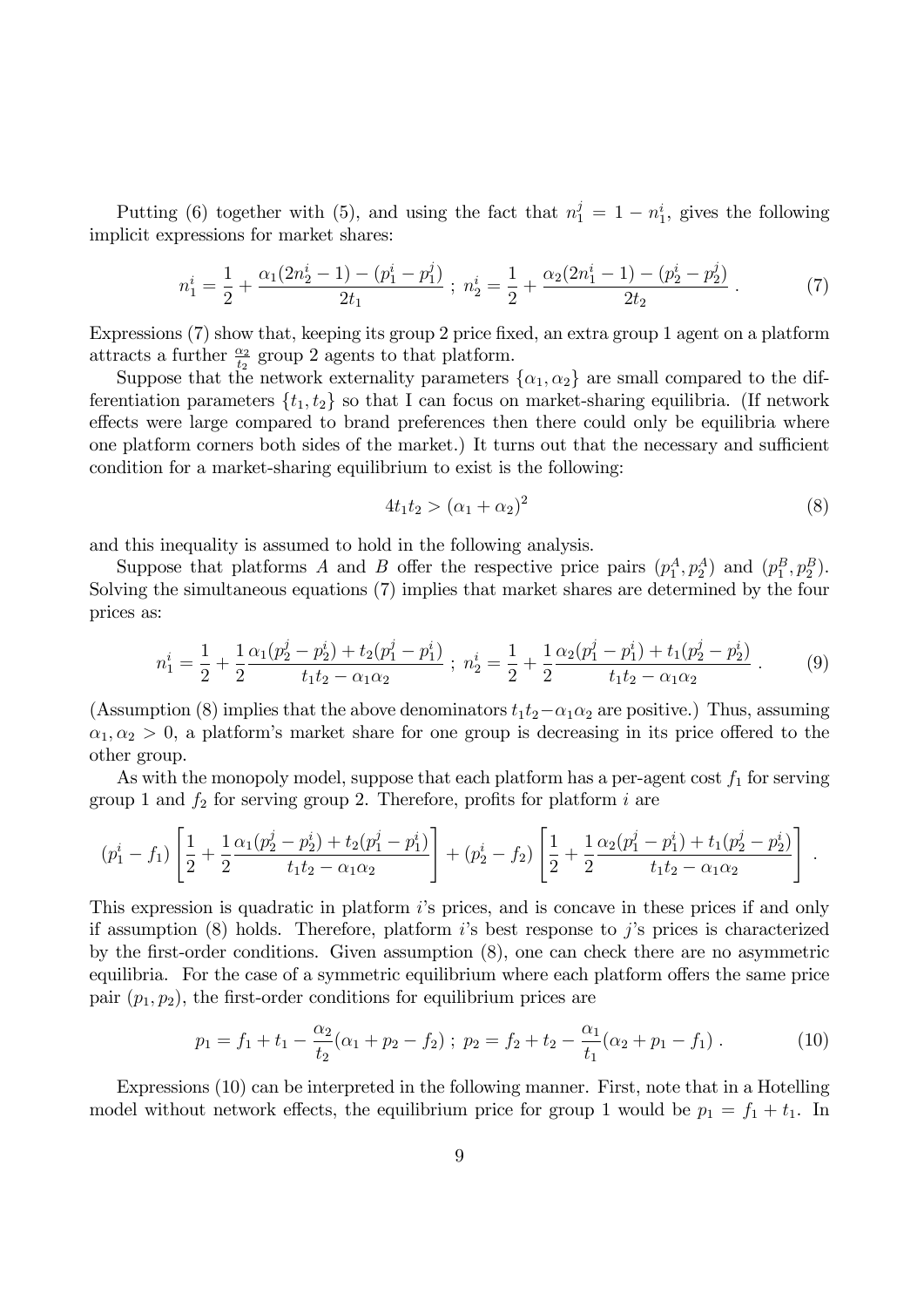this two-sided setting the price is adjusted downwards by the factor  $\frac{\alpha_2}{t_2}(\alpha_1 + p_2 - f_2)$ . This adjustment factor can be decomposed into two parts. The term  $(\alpha_1 + p_2 - f_2)$  represents the "external" benefit to a platform of having an additional group 2 agent. To see this, note first that the platform makes profit  $(p_2 - f_2)$  from each extra group 2 agent. Second,  $\alpha_1$  measures the extra revenue the platform can extract from its group 1 agents (without losing market share) when it has an extra group 2 agent.<sup>6</sup> Thus  $(\alpha_1 + p_2 - f_2)$  indeed represents the external benefit to a platform of attracting the marginal group 2 agent. Finally, as shown in expression (7), a platform attracts  $\frac{\alpha_2}{t_2}$  extra group 2 agents when it has an extra group 1 agent. In sum, the adjustment factor  $\frac{\alpha_2}{t_2}(\alpha_1 + p_2 - f_2)$  measures the external benefit to the platform from attracting an extra group 1 agent; in other words, it measures the opportunity cost of raising the group 1 price enough to cause one group 1 agent to leave. I summarize this discussion by an annotated version of formula (10):

$$
p_1 = \underbrace{f_1}_{\text{cost of service}} + \underbrace{t_1}_{\text{market power factor}} - \underbrace{\frac{\alpha_2}{t_2}}_{\text{extra group 2 agents}} \times \underbrace{(\alpha_1 + p_2 - f_2)}_{\text{profit from each extra group 2 agent}} \tag{11}
$$

Finally, solving the simultaneous equations (10) implies that  $p_1 = f_1 + t_1 - \alpha_2$  and  $p_2 =$  $f_2 + t_2 - \alpha_1$ . This discussion is summarized as:

**Proposition 2** Suppose that assumption  $(8)$  holds. Then the model with two-sided singlehoming has a unique equilibrium which is symmetric. Equilibrium prices for group 1 and group 2 are given by

$$
p_1 = f_1 + t_1 - \alpha_2 \; ; \; p_2 = f_2 + t_2 - \alpha_1 \; . \tag{12}
$$

Thus, a platform will target one group more aggressively than the other if that group is  $(i)$  on the more competitive side of the market and/or  $(ii)$  causes larger benefits to the other group than *vice versa*.<sup>7</sup>

While expressions  $(12)$  are certainly "simple", they are not intuitive, and this is why I focussed the discussion on  $(10)$ . The fact that, say, group 1's price does not depend on its own externality parameter  $\alpha_1$  is surely an artifact of the Hotelling specification for consumer demand. In particular, the fact that the total size of each group is fixed, so that when platforms set low prices they only steal business from the rival rather than expand the overall

<sup>&</sup>lt;sup>6</sup>An extra group 2 agent means that the utility of each group 1 agent on the platform increases by  $\alpha_1$ , while the utility of each group 1 agent on the rival platform falls by  $\alpha_1$ . Therefore, the relative utility for group 1 agents being on the platform increases by  $2\alpha_1$  and each of the agents can bear a price increase equal to this. Since in equilibrium a platform has half the group 1 agents, the extra revenue it can extract from these agents is  $\alpha_1$ , as claimed.

<sup>&</sup>lt;sup>7</sup>It is possible given our assumptions that one price in the above expression is negative. This happens if that side of the market involves a low cost, is competitive, or causes a large external benefit to the other side. In many cases it is not realistic to suppose that negative prices are feasible, in which case the analysis needs to be adapted explicitly to incorporate the non-negativity constraints—see Armstrong and Wright (2004) for this analysis.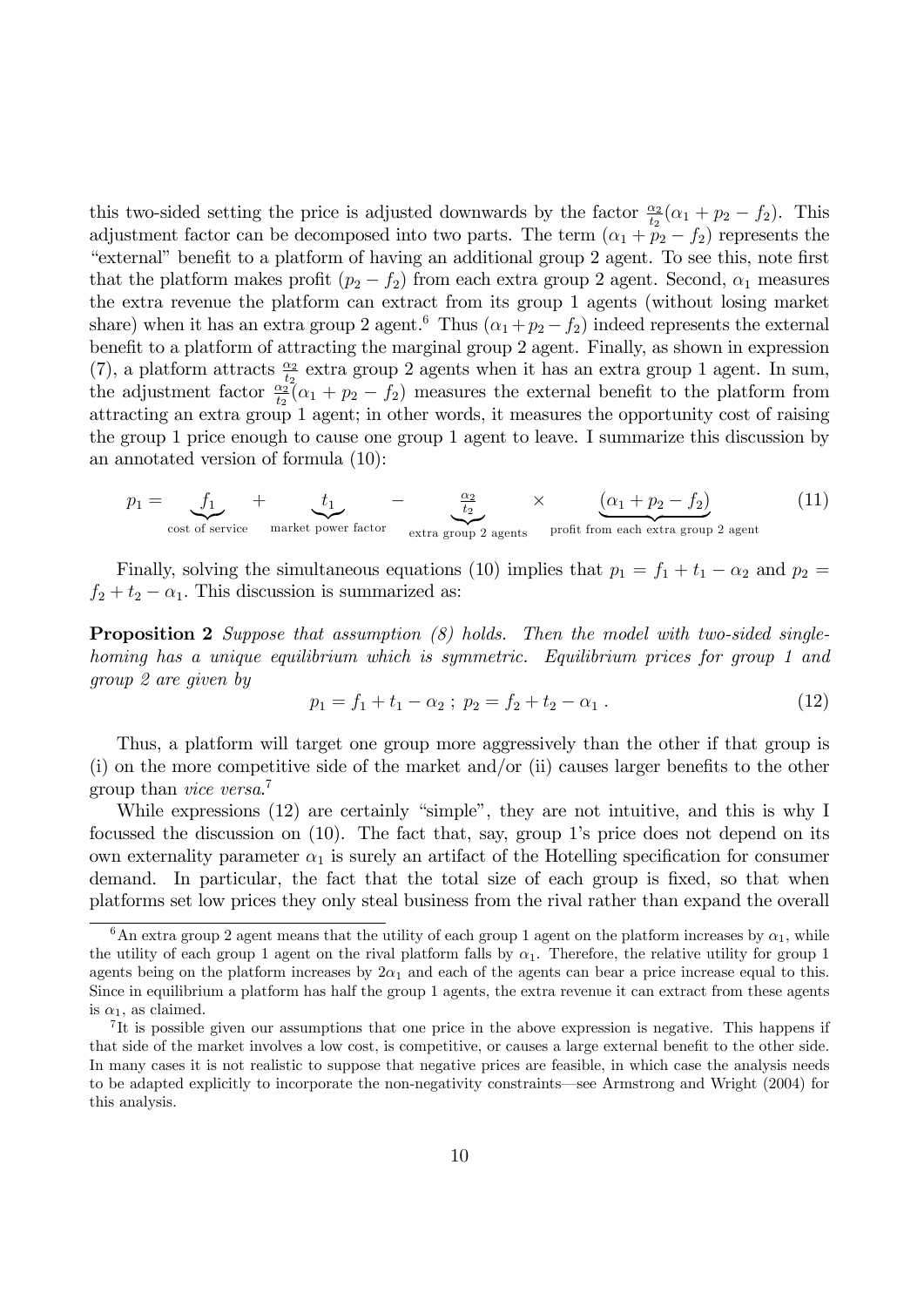market, greatly simplifies the analysis. While the shape of the solution as verbally described in equation (11) seems likely to hold more widely, the neat formulas in (12) will not. One disadvantage of using a framework with fixed group sizes, however, is that there is no scope for meaningful welfare analysis since prices are simply transfers between agents: any (symmetric) pair of prices offered by the two platforms will yield the same level of total surplus.

It is useful to compare the competitive formulas (12) with the monopoly formulas (4). It turns out there is an extra effect with competition. With the Hotelling specification, a platform's elasticities of demand given equal market shares are  $\eta_1 = p_1/t_1$  and  $\eta_2 = p_2/t_2$  for the two groups. Thus, (12) may be re-written as

$$
\frac{p_1 - (f_1 - 2\alpha_2 n_2)}{p_1} = \frac{1}{\eta_1} ; \frac{p_2 - (f_2 - 2\alpha_1 n_1)}{p_2} = \frac{1}{\eta_2} .
$$

Comparing these with the monopoly formulas (4) shows that a duopolist puts twice as much emphasis on the external benefit from one group when it sets its price to the other group. The reason for this difference is simple. When a monopoly platform sets a high price which induces an agent from one side to leave, that agent just disappears from the market. When the duopoly platform A sets a high price that induces an agent from group 1, say, to leave, that agent does not disappear but instead joins platform  $B$ , and this makes it harder for  $A$  to compete for group 2 agents.

In equilibrium each platform makes profit

$$
\pi = \frac{t_1 + t_2 - \alpha_1 - \alpha_2}{2} \,. \tag{13}
$$

Assumption (8) guarantees that this profit is positive. Positive cross-group network effects act to reduce profits compared to the case where  $\alpha_1 = \alpha_2 = 0$ , since platforms have an additional reason to compete hard for market share. In section 4.2.2 below I discuss an extension where platforms can choose tariffs that reduce, eliminate or even reverse these cross-group network effects by the use of more complex tariffs.

### 4.2 Alternative Tariffs

#### 4.2.1 Uniform Prices

In some contexts it is natural to investigate the effect of price discrimination on prices and profits. For instance, are equilibrium profits higher or lower when nightclubs can charge different entry fees for women and men? Does the ability to target one side of the market without sacrificing revenues on the other side raise or lower profits? These issues can be addressed using the framework just discussed.

Suppose that  $f_1 = f_2 = f$ , say. (It makes little sense to discuss price discrimination if the costs are significantly different for the two groups.) In contrast to the previous analysis, suppose platforms cannot set different prices to the two groups, and that platform  $i$  sets the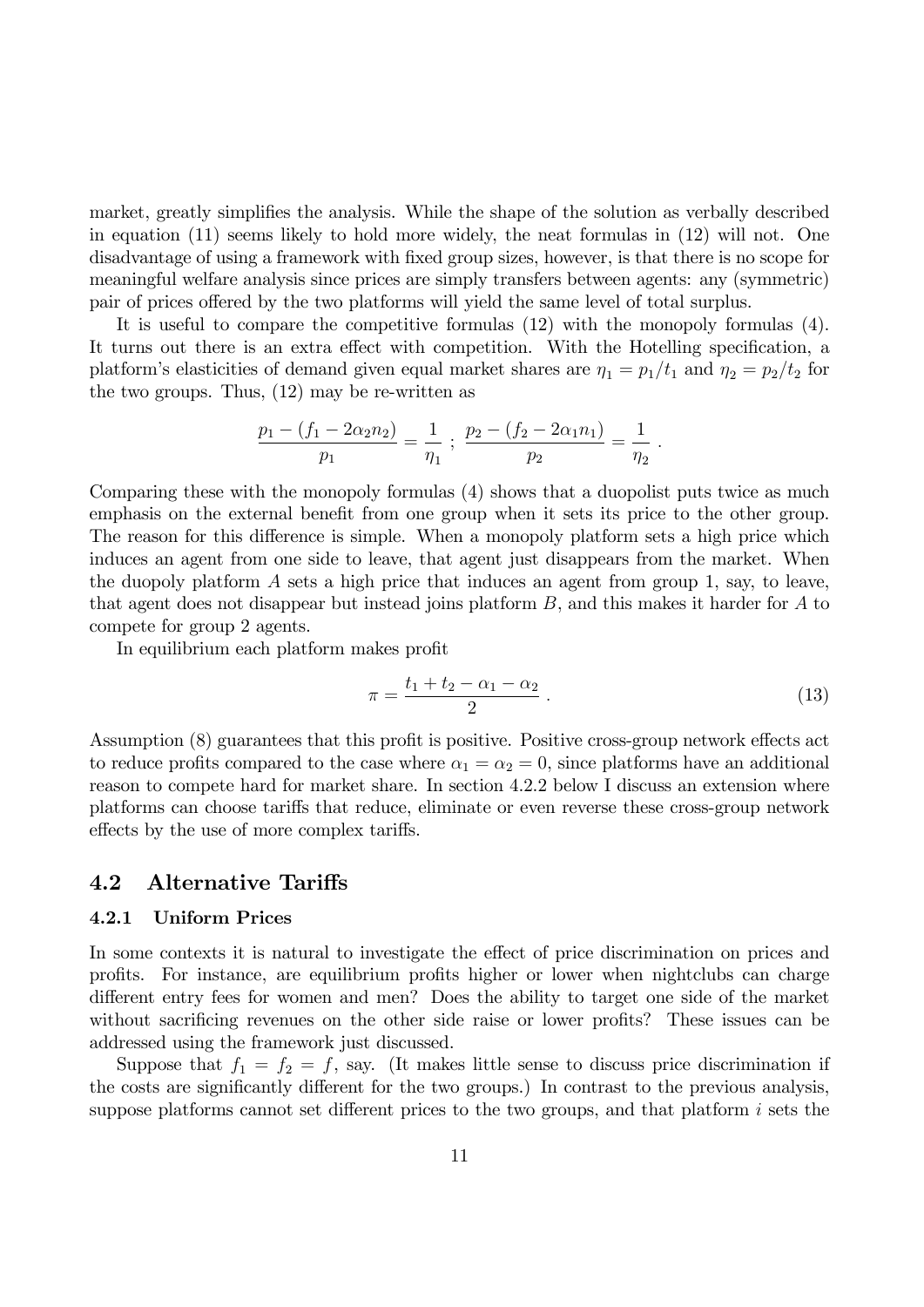uniform price  $p_i$ . (Perhaps sex discrimination laws prevent differential pricing by nightclubs.) Platform *i*'s profits are  $(p^{i} - f)(n_1^{i} + n_2^{i})$  and a platform cares only about the total number of agents it attracts. From expressions  $(9)$  this total demand for platform i is

$$
n_1^i + n_2^i = 1 + \frac{t_1 + t_2 + \alpha_1 + \alpha_2}{t_1 t_2 - \alpha_1 \alpha_2} (p^j - p^i) .
$$

Therefore, the equilibrium uniform price in this industry is

$$
p = f + 2 \frac{t_1 t_2 - \alpha_1 \alpha_2}{t_1 + t_2 + \alpha_1 + \alpha_2} \,. \tag{14}
$$

One can show that this uniform price (14) lies between the equilibrium discriminatory prices in (12). Therefore, the consequence of a ban on discrimination is that one group is made better off (the group which used to have the higher price with discriminatory prices) while the other group is made worse off.

Equilibrium profits increase with discrimination if  $p - f > \frac{1}{2} \{ (p_1 - f) + (p_2 - f) \}$ . Using expressions (12) and (14), it follows that this is the case if and only if

$$
(t_1 - t_2)^2 > (\alpha_1 - \alpha_2)^2.
$$
 (15)

Condition  $(15)$  requires that the differences in the two groups are more to do with differences in the extent of product differentiation  $(t)$  than to do with differences in the external benefits ( $\alpha$ ). Thus, when differences are largely due to differences in  $\alpha$ , the ability of platforms to engage in price discrimination is damaging to their profits. Since total welfare is constant in this particular model, it follows that when condition (15) holds, consumers in aggregate are worse off when platforms engage in price discrimination.

#### 4.2.2 Two-Part Tariffs

The analysis so far has assumed that all agents are charged a lump-sum fee to join a platform. There are several other kinds of competition that could be envisaged. For instance, Rochet and Tirole (2003) focus on the case where platforms levy charges on a per-transaction basis, i.e., the total charge to one group is proportional to the platform's realized market share of the other group. Alternatively, platforms could commit to supply agents with fixed *utilities* instead of charging a fixed price. Implicit in such a commitment would be to reduce the charge that group 1 agents pay if it turns out that the market share for group 2 is smaller than expected, assuming that measurement problems do not preclude this. A more general formulation that encompasses these various possibilities is for platforms to offer a "two-part tariff", in which agents pay a fixed charge p together with a marginal price, say  $\gamma$ , for each agent on the other side who joins the platform. That is to say, platform  $i$ 's tariffs to groups 1 and 2 take the form

$$
T_1^i = p_1^i + \gamma_1^i n_2^i \; ; \; T_2^i = p_2^i + \gamma_2^i n_1^i \; . \tag{16}
$$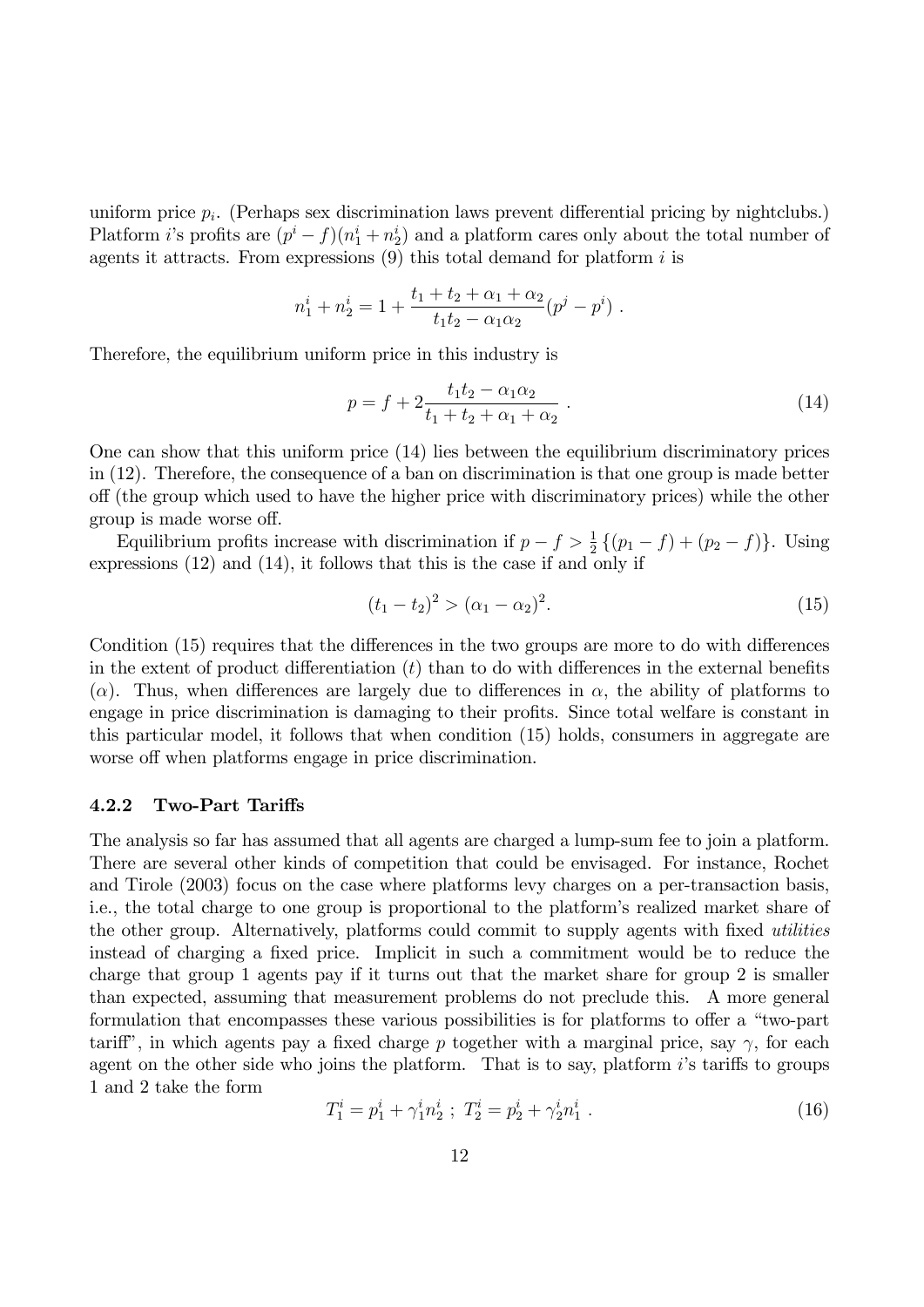Special cases of this family of tariffs include: (i)  $\gamma_1^i = \gamma_2^i = 0$ , where platforms compete in fixed fees as in section 4.1, and (ii)  $\gamma_1^i = \alpha_1$  and  $\gamma_2^i = \alpha_2$ , where agents pay exactly the benefit they enjoy from interacting with an additional member of the other group. Thus, in case (ii) a platform commits to deliver a constant utility to customers, irrespective of its success on the other side of the market.

In general, each platform now has four degrees of freedom in its tariff choice. The analysis is more complicated than required in the basic model, and the details are left to the appendix. This analysis is summarized in the following result:

**Proposition 3** Suppose that assumption (8) holds. Then when platforms compete in two-part tariffs a continuum of symmetric equilibria exist.<sup>8</sup> Let  $\gamma_1 \geq 0$  and  $\gamma_2 \geq 0$  be marginal prices aimed at group 1 and group 2 respectively. An equilibrium exists where the two platforms offer the same pair of two-part tariffs to group 1 and group 2 of the form

$$
T_1 = p_1 + \gamma_1 n_2 \; ; \; T_2 = p_2 + \gamma_2 n_1
$$

provided that the fixed fees satisfy

$$
p_1 = f_1 + t_1 - \alpha_2 + \frac{1}{2}(\gamma_2 - \gamma_1) \quad ; \ p_2 = f_2 + t_2 - \alpha_1 + \frac{1}{2}(\gamma_1 - \gamma_2) \,. \tag{17}
$$

The expressions  $(17)$  generalize  $(12)$  above. The profit of each platform in such an equilibrium is modified from  $(13)$  to be

$$
\pi = \frac{t_1 + t_2 - \alpha_1 - \alpha_2}{2} + \frac{\gamma_1 + \gamma_2}{4}.
$$

This profit is increasing in the marginal prices  $\gamma_1$  and  $\gamma_2$ . The reason that high marginal charges yield high profits is that they reduce, or even overturn, the cross-group network effects that make the market so competitive and destroy profits.<sup>9</sup>

Thus, when platforms consider the use of more complicated tariffs that depend on the platformís success on the other side of the market, then a continuum of symmetric equilibria exist, which are ranked by the profit they generate. In technical terms, the source of the multiple equilibria is related to the multiple equilibria that exist in a (deterministic) supply function framework—see section 3 of Klemperer and Meyer (1989). The common issue in the two settings is that, for a given choice of tariff by its rival, a firm has a continuum of best responses.

Finally, the question arises as to which of these equilibria is selected. One suggestion might be that platforms coordinate on an equilibrium that generates high profits, i.e., on a pair of

<sup>8</sup>There are also asymmetric equilibria.

<sup>&</sup>lt;sup>9</sup>As formulated here, there is no barrier to the platforms setting arbitrarily high prices  $\gamma$  and so generating arbitrarily high profits (and arbitrarily low utilities for agents). A more realistic model would have an outside option for agents, and this would put a ceiling on the platforms' prices.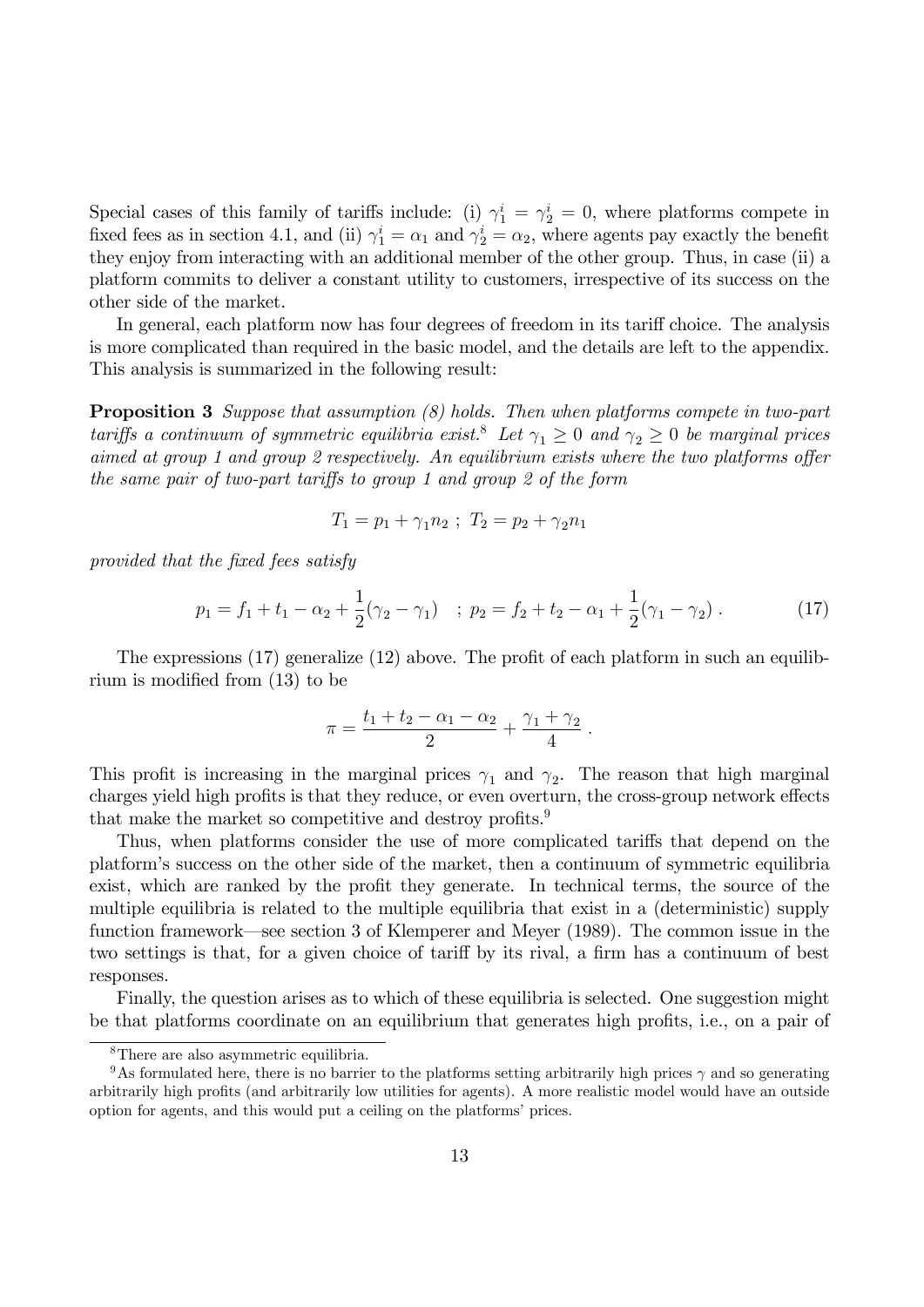tariffs with large  $\gamma_i$ . An alternative viewpoint is that the "pure subscription" tariffs analyzed in section 4.1 are robust: if its rival offers a pure subscription tariff  $(\gamma_1 = \gamma_2 = 0)$ , a platform has no incentive to offer a more ornate tariff that depends on its performance on the other side. But more generally, this analysis suggests that, while it is straightforward to analyze the case of pure subscription tariffs (as in section 4.1 of this paper) or the case of pure transaction tariffs (as emphasized in Rochet and Tirole (2003)), blending the two polar kinds of tariffs presents major problems for the predictive power of the model as formulated.

## 5 Model III: Competitive Bottlenecks

This section presents the third and final model, which is termed a model of "competitive" bottlenecks". I modify the model of section 4 and suppose that, while group 1 continues to deal with a single platform (to single-home), group 2 wishes to deal with each platform (to multi-home). Implicitly in this model there is the idea that group 2 puts more weight on the network benefits of being in contact with the widest population of group 1 consumers than it does on the costs of dealing with more than one platform. The crucial difference between this model and that discussed in section 4 is that here group 2 does not make an "either-or" decision to join a platform. Rather, keeping the market shares for group 1 constant, a group 2 agent makes a decision to join one platform independently from its decision to join the other.<sup>10</sup> In this sense, there is no competition between platforms to attract group 2 custom.

There are several examples of markets where this framework seems a stylized representation. Consider the case of competing mobile telecommunications networks (see section 3.1 of Armstrong (2002) and Wright (2002) for formal models of this industry.) Subscribers wish to join at most one mobile network (i.e., they single-home). People on the Öxed telephony networks wish to call mobile subscribers. For a specified charge, someone can call any given mobile network, and in this sense the people who call mobile networks multi-home. A mobile subscriber will choose the network with the tariff that leaves him with the most surplus. A network's tariff has two ingredients: the charges for subscription and outbound calls that affect the subscriberís welfare directly, and the charges the network makes to others for delivering calls to the subscriber (the so-called call termination charges). Unless the subscriber cares directly about the welfare of people who might call him, the latter charges affect the subscriber's welfare only insofar as they affect the number of calls he receives. (High termination charges will typically act to reduce the number of calls made to mobile networks, and this is detrimental to a subscriber's welfare if he benefits from receiving calls.)

The tariffs that mobile networks set in equilibrium have low charges for subscription and outbound calls and high charges for call termination. In particular, the model predicts that

 $10$ At least, this is true if group 2 agents are "atomistic". If this was not the case then if a "large" group 2 agent which has already joined platform A decides to join platform B, then this will draw some group 1 agents away from platform  $A$  and so cause a negative externality on the surplus from the agent's platform  $A$ interaction. Here, though, we ignore this possibility.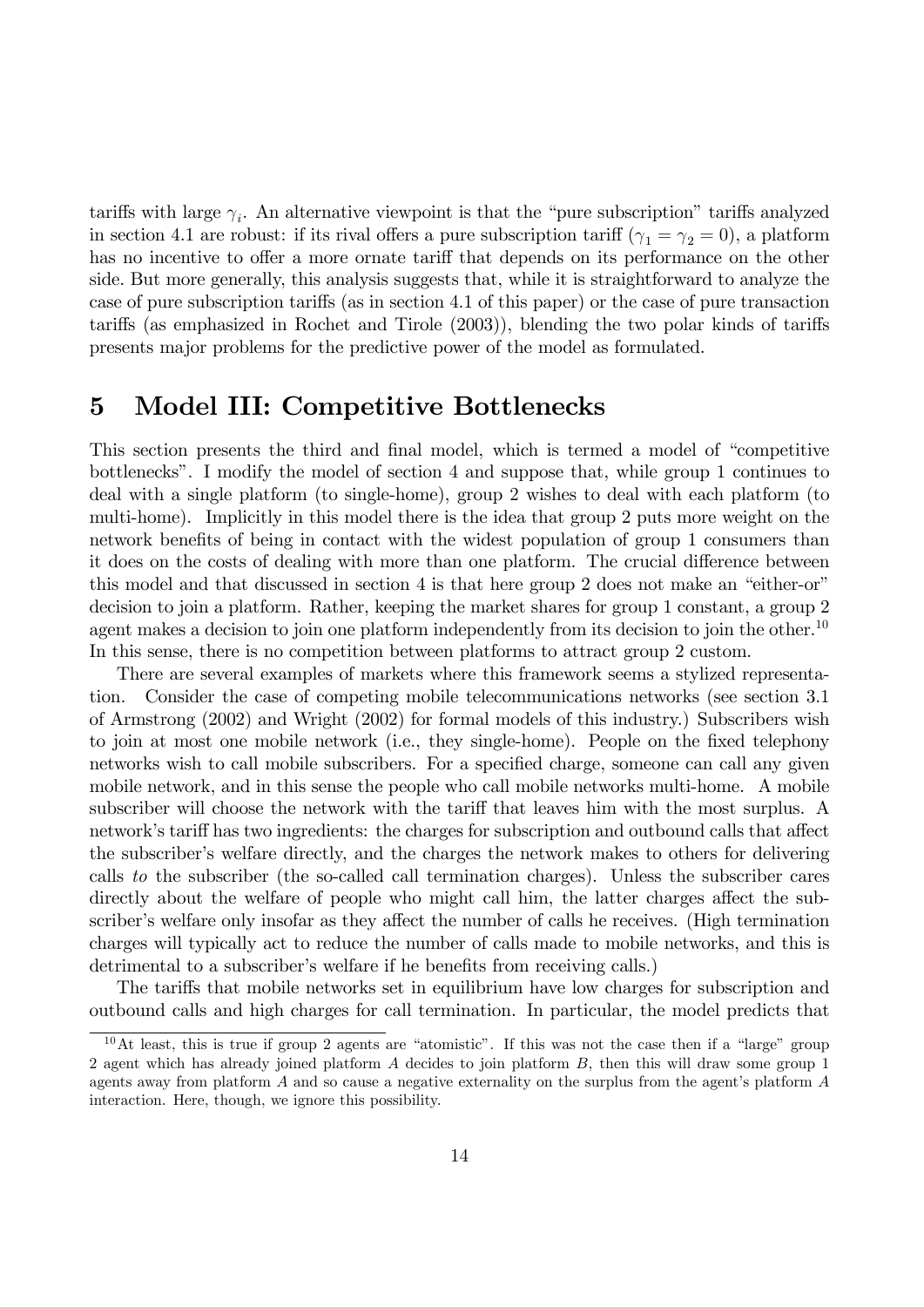high profits made on call termination are passed on to subscribers in the form of subsidized handsets or similar inducements. More precisely, the equilibrium call termination charge is chosen to maximise the welfare of mobile subscribers and mobile networks combined, and the interests of those who call mobile networks are ignored. This feature—that the single-homing side is treated well and the multi-homing side's interests are ignored in equilibrium—is a characteristic of the models presented below. A competitive bottleneck is present: although the market for subscribers might be highly competitive, so that mobile networks have low equilibrium profits overall, there is no competition for providing communication services to these subscribers.

Other examples of this phenomenon include: most people might read a single newspaper (perhaps due to time constraints) but advertisers might place adverts in all relevant newspapers; consumers might choose to visit a single shopping mall (perhaps because of transport costs) but the same retailer might choose to open a branch in several malls; or a travel agent might choose to use just one computerized airline reservation system, while airlines are forced to deal with all such platforms in order to gain access to each travel agent's customers.

### 5.1 A General Framework

Suppose there are two, possibly asymmetric, platforms that facilitate interaction between two groups of agents. Suppose that group 2 agents are heterogeneous: if there are  $n_1^i$  group 1 agents on platform *i*, the number of group 2 agents who are prepared to pay a fixed fee  $p_2^i$  to join this platform is denoted

$$
n_2^i = \phi^i(n_1^i, p_2^i) \tag{18}
$$

where the function  $\phi^i$  is decreasing in price  $p_2^i$  and increasing in  $n_1^i$ . A group 2 agent's decision to join one platform does not depend on whether it chooses to join the rival platform. Let  $R^i(n_1^i, n_2^i)$  denote platform *i*'s revenue from group 2 when it has  $n_1^i$  group 1 agents and sets its group 2 price such that  $n_2^i$  group 2 agents choose to join the platform. Formally, R is defined by the relation

$$
R^{i}(n_1^{i}, \phi^{i}(n_1^{i}, p_2^{i})) \equiv p_2^{i} \phi^{i}(n_1^{i}, p_2^{i}). \qquad (19)
$$

Similarly to expression (5), platform *i*'s group 1 utility  $u_1^i$  is given by

$$
u_1^i = U^i(n_2^i) - p_1^i
$$

if the platform charges  $p_1^i$  to group 1 and  $n_2^i$  group 2 agents join the platform. Here U Here  $U^i$ is the (possibly nonlinear) function that measures the benefit that a group 1 agent enjoys with greater group 2 participation on the platform. (The function  $U^i$  might sometimes be decreasing, for instance when newspaper readers find adverts to be a nuisance.) If a group 1 agent's utility is  $u_1^i$  with platform i, suppose that the platform will attract

$$
n_1^i = \Phi^i(u_1^i, u_1^j) \tag{20}
$$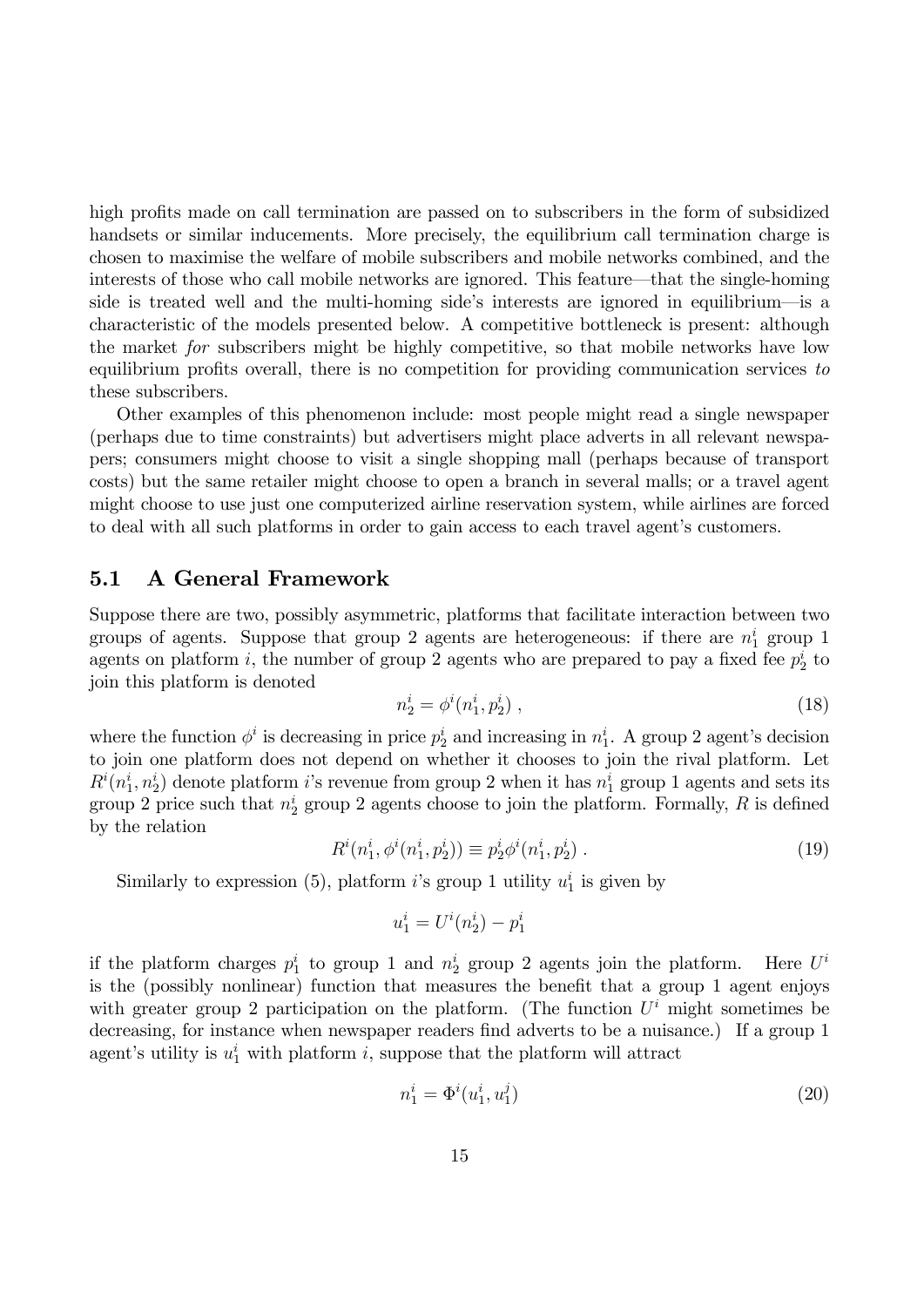members of group 1, where  $\Phi^i$  is increasing in the first argument and decreasing in the second. If platform *i*'s total cost of serving the two sides is denoted  $C^{i}(n_1^i, n_2^i)$ , its profit is

$$
\pi^{i} = n_{1}^{i} p_{1}^{i} + R^{i} (n_{1}^{i}, n_{2}^{i}) - C^{i} (n_{1}^{i}, n_{2}^{i}). \qquad (21)
$$

Next, the number of group 2 agents on each platform in equilibrium is derived as a function of the equilibrium market shares for group 1. Suppose that in equilibrium platform  $i$  offers utility  $\hat{u}_1^i$  to its group 1 agents and attracts a number  $\hat{n}_1^i$  of such agents (given by the function  $\Phi^i$ ). Then the platform must be maximizing its profits given this group 1 utility  $\hat{u}^i_1$ . Therefore, consider varying  $p_1^i$  and  $n_2^i$  so that utility  $\hat{u}_1^i = U^i(n_2^i) - p_1^i$  is constant. Writing  $p_1^i = U^i(n_2^i) - \hat{u}_1^i$ in  $(21)$  means that profit is

$$
\pi^{i} = \hat{n}_{1}^{i} \left[ U^{i} (n_{2}^{i}) - \hat{u}_{1}^{i} \right] + R^{i} (\hat{n}_{1}^{i}, n_{2}^{i}) - C^{i} (\hat{n}_{1}^{i}, n_{2}^{i}).
$$

Given  $\hat{n}_1^i$ , platform i will choose to serve a number  $\hat{n}_2^i$  of group 2 agents to maximize

$$
\hat{n}_1^i U^i(\cdot) + R^i(\hat{n}_1^i, \cdot) - C^i(\hat{n}_1^i, \cdot) \tag{22}
$$

The equilibrium lump-sum charge to group 2 is  $\hat{p}_2^i$ , where this satisfies

$$
\hat{n}_2^i = \phi^i(\hat{n}_1^i, \hat{p}_2^i) \tag{23}
$$

Notice that, for a given  $\hat{n}_1^i$ , expression (22) measures the total surplus of platform i and its group 1 agents as the number of group 2 agents is varied. Therefore, the number of group 2 agents is chosen to maximize the joint interests of the platform and its group 1 agents, and the interests of group 2 are completely ignored. In general, this insight implies that there is a market failure present, and for a given allocation of group 1 agents between the platforms, there is a sub-optimal number of group 2 agents on each platform.

In more detail, suppose that the gross group 2 surplus on platform  $i$  when that platform has  $n_1^i$  group 1 agents and  $n_2^i$  group 2 agents is denoted  $V^i(n_1^i, n_2^i)$ . When there are no externalities within the set of group 2 agents, this surplus function differentiates to give the inverse demand function, so that

$$
\frac{\partial}{\partial n_2^i} V^i(n_1^i, n_2^i) \equiv \frac{R^i(n_1^i, n_2^i)}{n_2^i} \ . \tag{24}
$$

(The right-hand side of this expression is just the price paid by group 2 agents.) In some contexts there are intra-group externalities present, and a group 2 agent might be better of if there were fewer other group 2 agents on the same platform, in which case the formula (24) is not valid. The most obvious examples of this phenomenon are where shops or advertisers are competing amongst themselves to sell to consumers, and I discuss this situation in section 5.4 below. When there are no intra-group 2 externalities present and (24) holds, there is an unambiguous market failure present, in that there are too few group 2 agents on each platform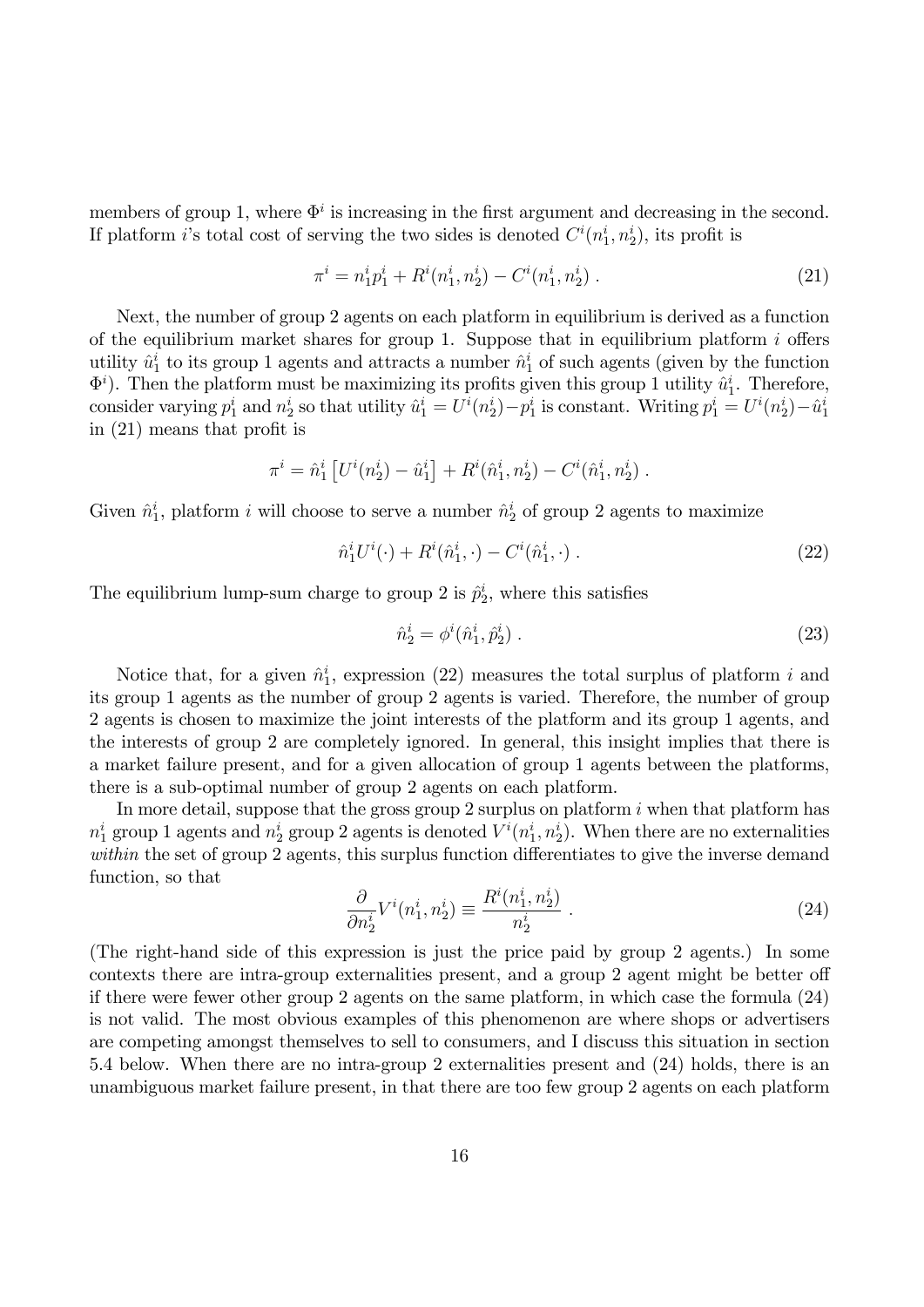for given numbers of group 1. To see this note that given the group 1 allocation, total surplus on platform *i* is maximized by choosing  $n_2^i$  to maximize

$$
\hat{n}_1^i U^i(\cdot) + V^i(\hat{n}_1^i, \cdot) - C^i(\hat{n}_1^i, \cdot) \tag{25}
$$

Since  $V^i(n_1^i, n_2^i) - R^i(n_1^i, n_2^i)$ , group 2's net aggregate surplus, is increasing in  $n_2^i$ , the maximizer of (25) is greater than than the maximizer of (22), and so there are too few group 2 agents served in equilibrium. This result is summarized in the following:

**Proposition 4** In the competitive bottleneck model, in any equilibrium the number of group 2 agents on a platform is chosen to maximize the joint surplus of the platform and its group 1 agents, and the interests of group 2 are ignored. Unless there are externalities within the set of group 2 agents, there are too few group 2 agents on each platform given the numbers of group 1 agents on each platform.

As with the mobile telephony case just discussed, in this model it does not make sense to speak of the competitiveness of "the market". There are two markets: the market for singlehoming agents which is, to a greater or lesser extent, competitive, and a market for multihoming agents, where each platform holds a local monopoly. The excessive prices faced by the multi-homing side do not necessarily result in excess profits for platforms, since platforms might be forced by competitive pressure to transfer their monopoly revenues to the singlehoming agents. Rather, the market failure is that there is a sub-optimal balance of prices to the two sides of the market.

Without putting more structure on this general model it is hard to predict how their joint surplus is shared between platforms and group 1 agents. The price charged to group 1 will depend in part on the strength of competition in the group 1 market for consumers (i.e., on the form of the functions  $\Phi^i$ ). This is investigated further in the two applications that follow.

### 5.2 Application: Informative Advertising on Media Platforms

Consider a situation where advertisers wish to make contact with potential customers by placing adverts on media platforms such as newspapers or yellow pages directories. Suppose there are two such platforms, A and B, which are assumed to be symmetric. Adverts are placed on the platforms by monopoly retailers ("group 2"). (See section 5.4 for the case where advertisers might compete with each other.) Assume that readers ("group  $1$ ") use one or other platform, but not both. A reader will purchase a given product if she sees an advert for the product and the price is no higher than her reservation value. The cost of producing and distributing an individual copy of a newspaper/directory is  $c(n_2)$  if it contains  $n_2$  adverts. If there are no other costs, the cost function  $C(n_1, n_2)$  in section 5.1 takes the multiplicative  $form:$ <sup>11</sup>

$$
C(n_1, n_2) = n_1 c(n_2) . \t\t(26)
$$

 $11$ A richer model would include a per-advertiser cost in addition, since it is plausible that a platform incurs costs in dealing with each advertiser. In this case we would have  $C(n_1, n_2) = n_1c(n_2) + f_2$ , say. Similarly, one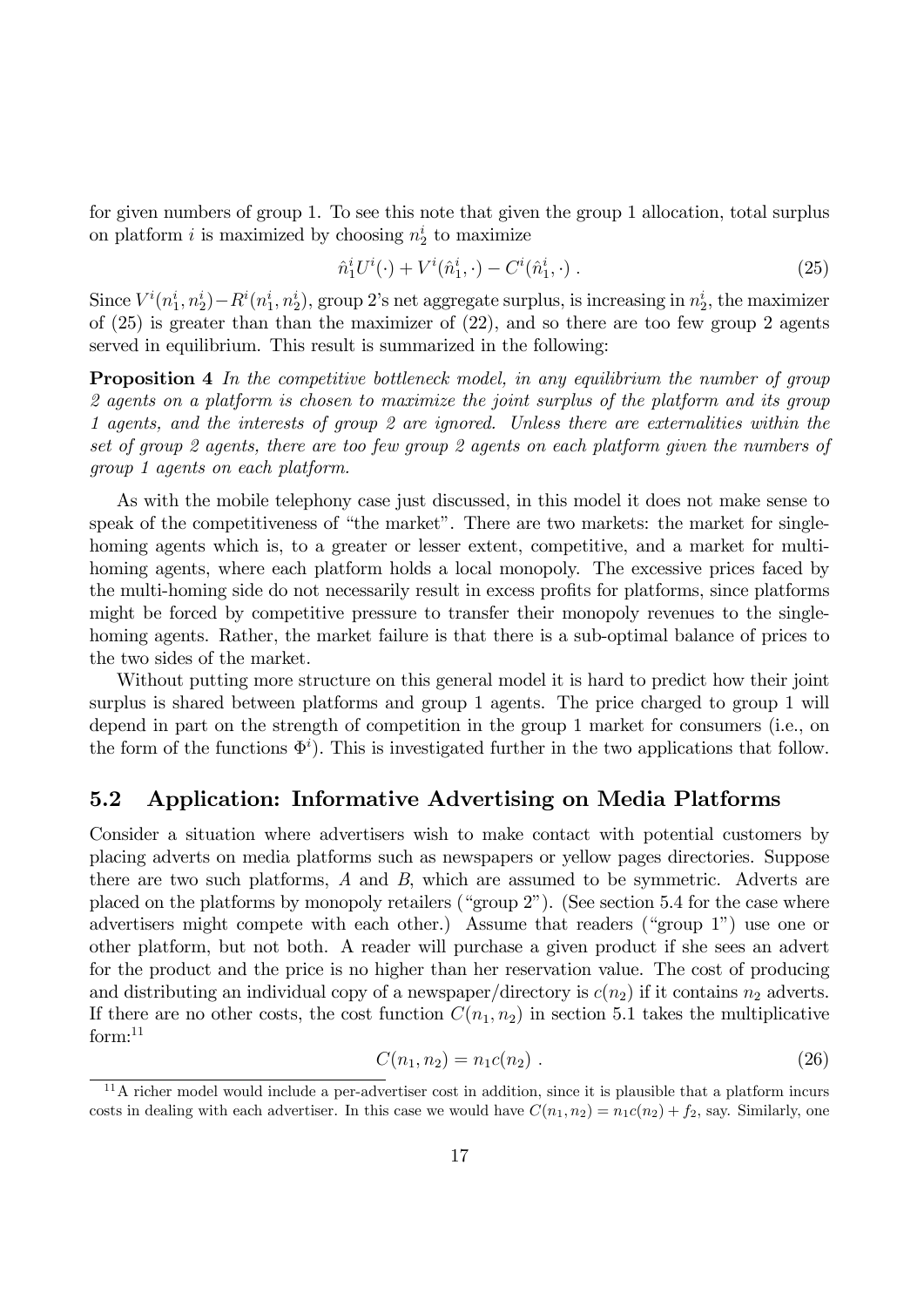Advertisers are differentiated by the parameter  $\alpha_2$ : the type- $\alpha_2$  advertiser has a product that generates profit  $\alpha_2$  from each reader who sees its advert. Thus an advert placed on a platform is worth  $\alpha_2$  for each reader on the platform for the type- $\alpha_2$  advertiser.<sup>12</sup> Let  $F(\alpha_2)$  be the cumulative distribution function for  $\alpha_2$  in the population of advertisers.

If the fixed charge for placing an advert on platform i is  $p_2^i$ , then a type- $\alpha_2$  advertiser will place an advert on the platform if  $\alpha_2 n_1^i \geq p_2^i$ . That is to say, the function  $\phi$  in (18) is in this context given by

$$
\phi(n_1^i, p_2^i) = 1 - F(p_2^i/n_1^i) .
$$

With an advertiser demand function of this form, the revenue function  $R$  in (19) is proportional to the readership:

$$
R(n_1, n_2) = n_1 r(n_2)
$$

where r is a platform's advertising-revenue-per-reader function.<sup>13</sup> In this case expression (22) is precisely proportional to  $n_1^i$ , and the equilibrium advertising volume

$$
\hat{n}_2
$$
 maximizes  $U(n_2) + r(n_2) - c(n_2)$  (27)

regardless of the platform's performance on the group 1 side. Thus, a media platform's decision on its advertising volume can be made independently of the size of its readership.

Suppose, as in (6), there is a Hotelling functional form for the consumer market share function  $\Phi$  in (20) given by

$$
n_1^i = \frac{1}{2} + \frac{u_1^i - u_1^j}{2t} \tag{28}
$$

where  $t$  is the parameter that measures the competitiveness of the market for readers. Therefore, the symmetric equilibrium (if it exists) involves the two platforms sharing readers equally:  $\hat{n}^i_1 = \hat{n}^j_1 = \frac{1}{2}$  $\frac{1}{2}$ . Expression (23) then shows that the equilibrium charge made to advertisers,  $\hat{p}_2$ , is given by

$$
\hat{n}_2 = 1 - F(2\hat{p}_2) \,, \tag{29}
$$

$$
C(n_1, n_2) = f_1 n_1 + f_2 n_2
$$

<sup>13</sup>This function  $r(\cdot)$  is defined by  $r(1 - F(\gamma)) \equiv (1 - F(\gamma))\gamma$ .

could analyze the application to shopping malls using similar techniques. Here, a mallís cost function would plausibly take the additive form

instead of the multiplicative form considered in this section. Also, it is plausible to model retailers (and possibly advertisers in the newspaper application as well) as having a fixed cost of joining a platform (the fixed cost associated with starting a shop) in addition to the platform's charge. But the fundamental conclusion—that there will be too few retailers in equilibrium—will continue to hold in this alternative setting, as shown in Proposition 4.

 $12$ Thus, this model assumes that an advertiser's payoff is *linear* in the number of people who see the advert. If a seller has limited supplies of the product available for sale (or, more generally, if the cost of production is convex), then the seller only obtains benefit from the advert reaching a certain number of potential consumers, and this linearity assumption would not be plausible.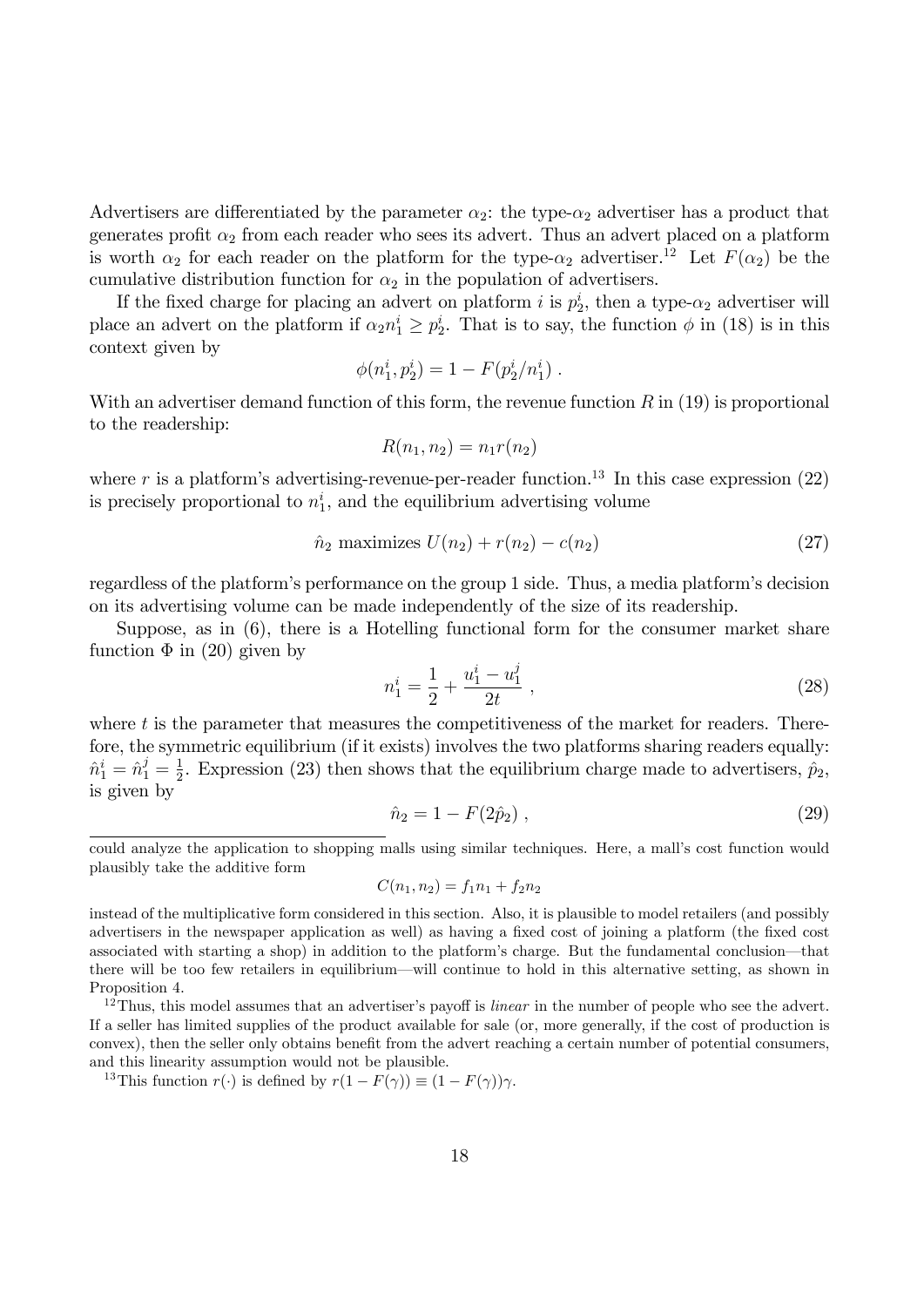where  $\hat{n}_2$  is given by (27). Proposition 4 then implies that the equilibrium involves too little advertising.

Turn next to the outcome on the consumer side of the market. As in section 4.2.2 above, it turns out that the equilibrium price depends on the precise way in which advertising charges are levied. There are two natural bases for charging advertisers: (i) advertising charges are explicitly levied on a per-reader basis, and (ii) advertisers are charged a lump-sum fee for placing an advert.<sup>14</sup> The reason that this makes a difference to the competitiveness of the market for readers is that it affects the profitability of a platform's deviation in the reader price. With case (i), if a platform attracts more readers the number of adverts does not change.<sup>15</sup> With case (ii), by contrast, having more readers acts to attract more advertisers (keeping the lump-sum advertising charge Öxed), and this in turn acts to attract still more readers if readers like adverts. (Note that the charging basis for advertising does not affect the equilibrium number of adverts, given by (27) above.) These two cases are next discussed in more detail.

*Per-reader advertising charges:* Suppose that platform  $i$  offers advertising space for a charge  $\gamma^{i}$  per reader on the platform. Then a type- $\alpha_{2}$  advertiser will choose to join the platform if and only if  $\alpha_2 > \gamma^i$ , i.e., the number of adverts does not depend on the number of readers on the platform. In this case the analysis is extremely simple. Both platforms will choose the number of adverts  $\hat{n}_2$  given by (27), and this generates revenue per reader equal to  $r(\hat{n}_2)$ . Since the two platforms offer the same number of adverts, a reader cares only about the relative price when they decide which platform to use. Given the specification in  $(28)$ , the profit of platform i if it charges readers  $p_1^i$  (while the rival platform charges readers  $p_1^j$  $j_1$ ) is

$$
\pi^{i} = \left(\frac{1}{2} - \frac{p_1^{i} - p_1^{j}}{2t}\right) (p_1^{i} + r(\hat{n}_2) - c(\hat{n}_2)).
$$

Therefore, the symmetric equilibrium price for readers is given by

$$
p_1 = c(\hat{n}_2) + t - r(\hat{n}_2) \tag{30}
$$

Thus, a platform's revenue from advertising,  $r$ , is passed onto consumers in the form of a low price  $p_1$ . Platform profits are given by the product differentiation parameter t.

When competition for readers is intense ( $t$  is small) or the advertising revenue  $r$  is large, the charge to readers will be below cost. It might even be that the price is negative in (30). If, as seems plausible, there is a non-negativity constraint on prices, the equilibrium will involve

 $14$ Unlike in section 4.2.2 above, here I do not consider the more general class of two-part tariffs, where advertisers might pay a fixed fee plus a charge per reader. From this earlier analysis, we predict that there will be a severe problem of multiple equilibria if we did so.

 $15$ Conceptually, competing with per-reader charges is the same as competing in terms of *quantities* of advertising space, and the equilibrium price for adverts is determined to clear the market, given the realized market shares for readers.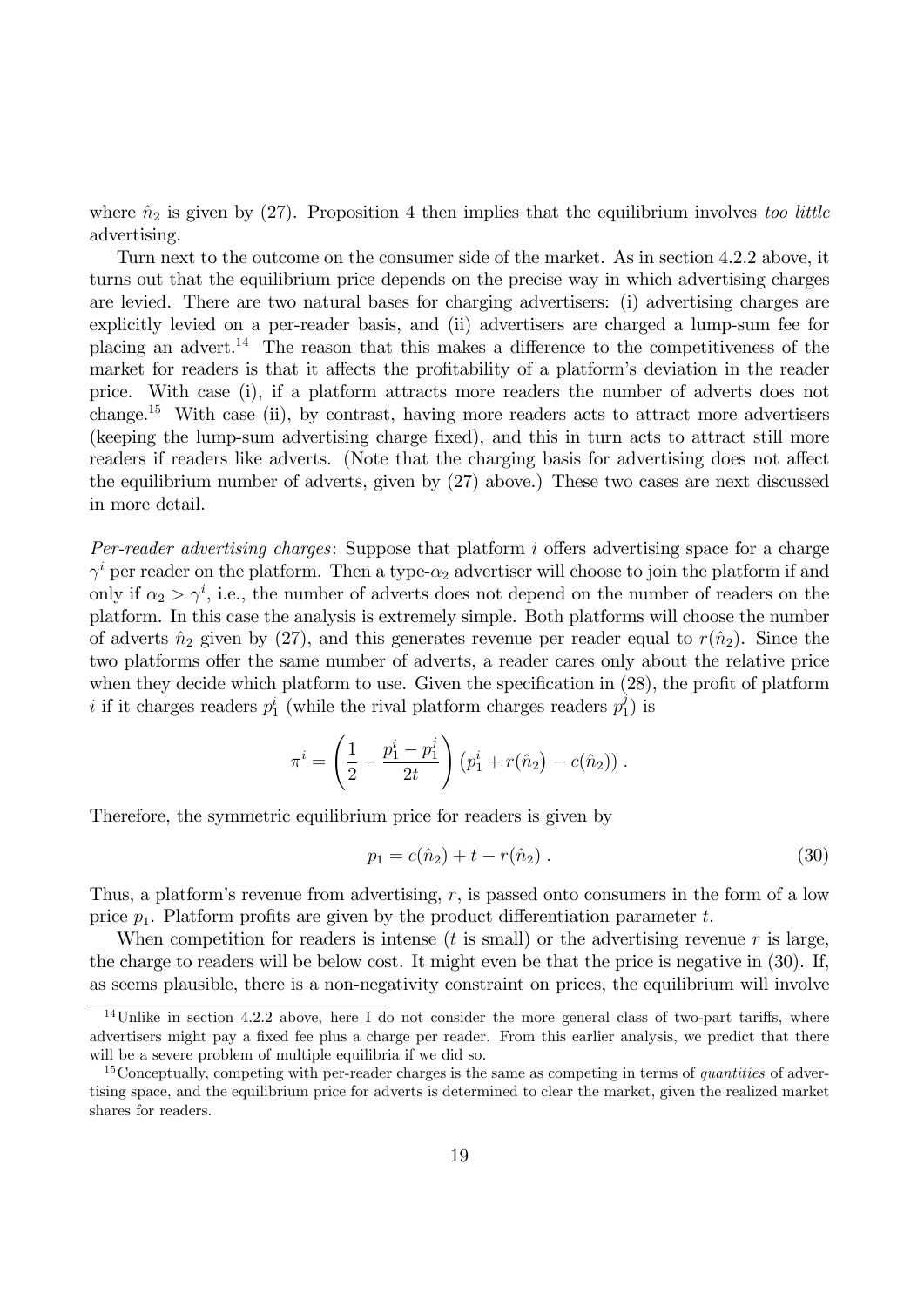group 1 being allowed onto the platform for free. This could be a rationale for: why yellow pages directories and some newspapers are supplied to readers for free; why a shopping mall might not wish to charge consumers for entry even if it were feasible to do so; or why a broadcaster might not wish to charge viewers even when this can be done.

Lump-sum advertising charges: To analyze this more complex case we need to calculate the extra readership a platform attracts when it undercuts its rival's reader price. When a platform undercuts its rival on the reader side it will clearly attract more readers; in consequence the platform attracts more advertisers (given that its lump-sum charge for advertising is unchanged), which thereby attracts further readers if readers like adverts. This "feedback loop" is quite absent when advertising charges are levied per reader. To be more precise, the advertising volume on platform i as a function of the number of readers  $n_1^i$  is given by

$$
\tilde{n}_2(n_1^i) = 1 - F(\hat{p}_2/n_1) ,
$$

where the equilibrium lump-sum charge to advertisers  $\hat{p}_2$  is given in expression (29). Using this notation, from (28) it follows that platform *i*'s readership,  $n_1^i$ , must satisfy the following implicit equation:

$$
n_1^i = \frac{1}{2} + \frac{U(\tilde{n}_2(n_1^i)) - p_1^i - [U(\tilde{n}_2(1 - n_1^i)) - p_1^j]}{2t} \tag{31}
$$

Suppose that parameters are such that  $(31)$  has a unique solution for  $n_1^i$  for all relevant prices  $p_1^i$  and  $p_1^j$  $j^{j}$ <sup>1.6</sup> Implicit differentiation of (31) implies that

$$
\left. \frac{\partial n_1^i}{\partial p_1^i} \right|_{p_1^i = p_1^j} = \frac{-1}{2t - 2\tilde{n}_2'(\frac{1}{2})U'(\hat{n}_2)} \ . \tag{32}
$$

In particular, when readers like adverts  $(U' > 0)$  a platform's reader demand is more elastic than was the case with per-reader advertising charges (when  $\partial n_1^i/\partial p_1^i = -1/2t$ ). When readers dislike adverts  $(U' < 0)$ , by contrast, their demand is less elastic. The platform's total profit is given by

$$
\pi^{i} = n_{1}^{i} \left[ p_{1}^{i} - c(\tilde{n}_{2}(n_{1}^{i})) + r(\tilde{n}_{2}(n_{1}^{i})) \right] .
$$

<sup>&</sup>lt;sup>16</sup>If (31) has multiple solutions for  $n_1^i$  then there are multiple demand configurations consistent with the prices, and some method of choosing among the possible configurations is needed. To side-step this issue we simply assume that there is a unique solution. In section 4.1 the assumption (8) ruled out this possibility in the single-homing framework. It seems hard to find the precise corresponding assumption needed for the competitive bottleneck model. However, it is clear what is needed for there to be a unique solution to  $(31)$ : t should be "large" relative to U' and  $\tilde{n}'_2$ . (This implies that the right-hand side of (31) is relatively flat as a function of  $n_1^i$ .) If  $U' \leq 0$ , so that readers either do not care about adverts or actively dislike adverts, then the right-hand side of (31) is decreasing in  $n_1^i$  and there will always be a unique solution to (31). Armstrong and Wright (2004) explore the issue of multiple consistent demand configurations and the existence of equilibrium in a related model where the group 2 agents are homogeneous.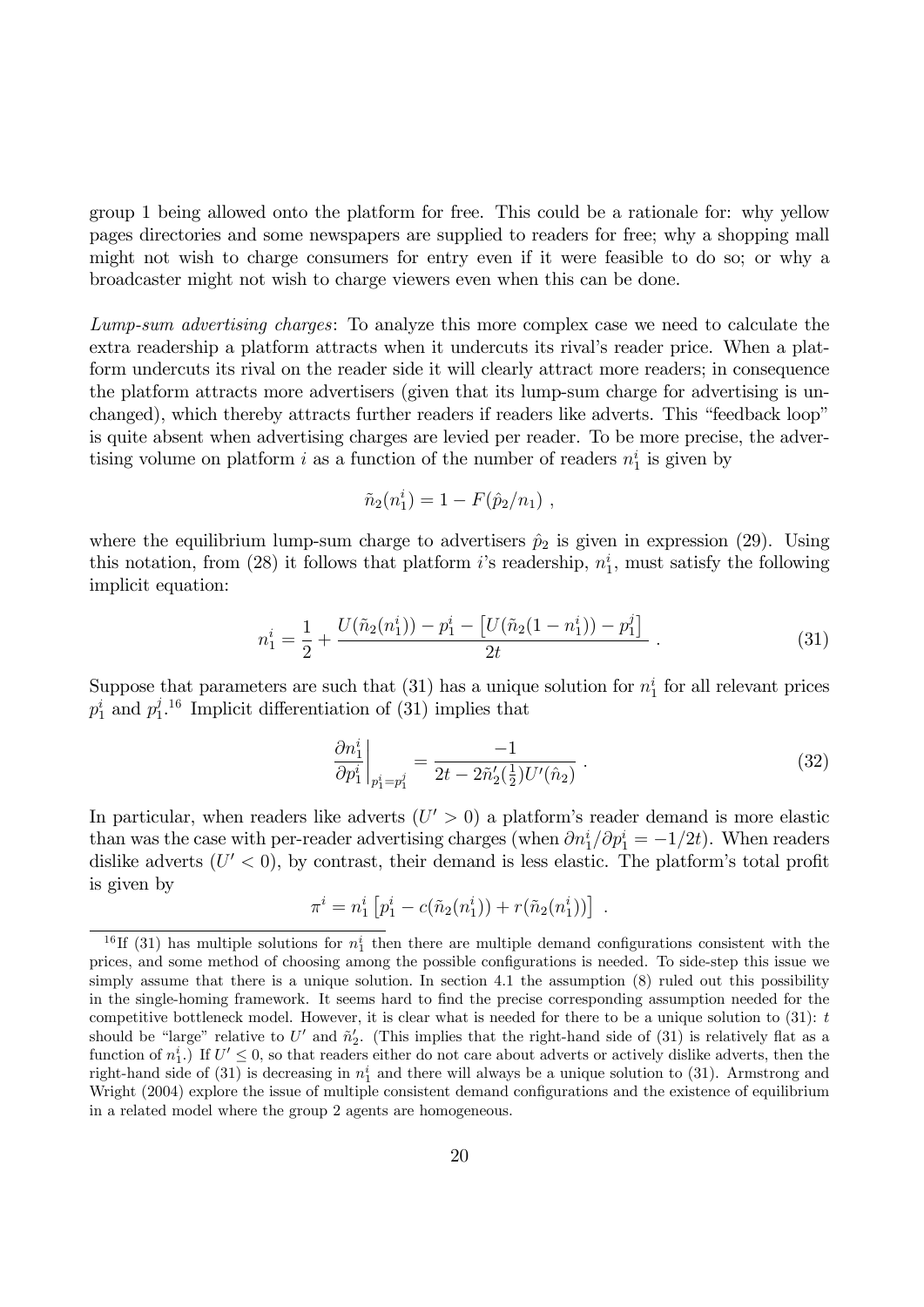Using the expression (32), it follows that the equilibrium consumer price  $p_1$  satisfies

$$
p_1 = c(\hat{n}_2) + t - r(\hat{n}_2) - \frac{1}{2}\tilde{n}'_2(\frac{1}{2})[2U'(\hat{n}_2) + r'(\hat{n}_2) - \frac{1}{2}c'(\hat{n}_2)].
$$

The first-order condition for the fact that  $\hat{n}_2$  maximizes expression (27) implies that

$$
p_1 = c(\hat{n}_2) + t - r(\hat{n}_2) - \frac{1}{2}\tilde{n}'_2(\frac{1}{2})U'(\hat{n}_2).
$$
 (33)

Thus, comparing this expression with that for the per-reader charging case in (30) we see that when advertising charges are levied on a lump-sum basis, the equilibrium price for readers is lower or higher than when they are levied on a per-reader basis according to whether  $U'$ is positive or negative. Platform profits are correspondingly lower or higher with lump-sum charging according to whether  $U'$  is positive or negative. These results are akin to those presented in section 4.2.2, where the use of tariffs that depend positively on the platform's success on the other side of the market were seen to relax competition and boost profits. In the knife-edge where readers do not care about adverts at all  $(U' = 0)$  then there is no difference between the regimes of lump-sum and per-reader charges for advertising. The reason for this is that with lump-sum charging there is no extra incentive for a platform to undercut its rival in the market for readers. While it is true that when platform A gains readership at the expense of platform  $B$ ,  $B$  will still find that its advertising demand shrinks, this effect no longer gives A any advantage in the market for readers.

This discussion is summarized in the following:

**Proposition 5** In the model of informative advertising on media platforms, if advertisers do not compete between themselves for consumers, there will be too few adverts in equilibrium. If readers like (dislike) adverts, when platforms charge advertisers on a lump-sum basis the  $equilibrium\ reader\ price, and platform\nprofile, is lower (higher) than when advertising charges$ are levied on a per-reader basis.

In this stark model, advertisers do not gain or lose when the market for readers becomes more competitive. For instance, if two newspapers merge in this model, advertisers will not be made worse off since they will be offered the same monopoly prices in either event.

The model presented here is essentially an extension of Gabszewicz, Laussel, and Sonnac (2001). That paper proposes a model of the newspaper industry where readers single-home and advertisers multi-home. Therefore, although it is not emphasized in the paper, they find there is monopoly pricing for advertising and hence underprovision of advertising. Monopoly revenues from supplying advertising space are passed onto readers in the form of a subsidised cover price. Sometimes these revenues are so large that the newspaper is supplied to readers for free.<sup>17</sup> The main difference is that in the earlier paper, readers were assumed to be indifferent

<sup>&</sup>lt;sup>17</sup>In contrast to the framework in the current paper, Gabszewicz, Laussel, and Sonnac (2001) have an initial stage in which newspapers choose their "political stance" before competing for readers and dealing with advertisers. When advertising revenues are so high that newspapers are offered for free they show that the newspapers will choose the same middle political stance, whereas if the newspapers compete in prices for readers they will choose to maximally differentiate.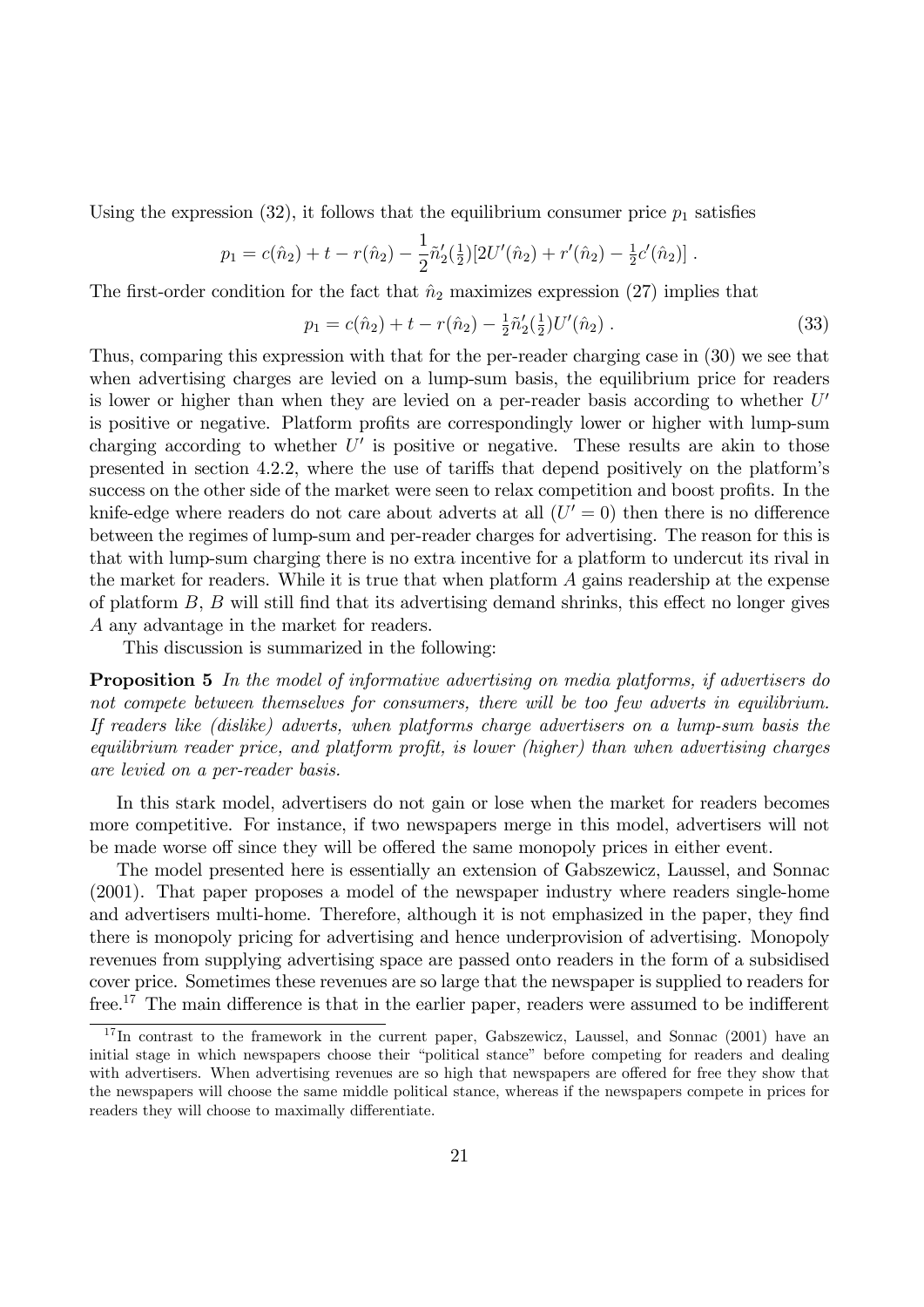to adverts  $(U' = 0$  in the current notation). This implies that there is no difference to the outcome if lump-sum and per-reader advertising charges are used. As is clear from the previous discussion, when platforms use lump-sum advertising charges (which is arguably the more plausible scenario) the analysis is rather complicated when readers do care about advertising intensity.

Another related paper, in the context of the television industry, is Anderson and Coate (2005). For the most part they assume that viewers single-home and advertisers multi-home. It is arguable that single-homing assumption is less natural in the television context than in the newspaper context, especially since the introduction of the remote control, and this is why I focussed my discussion on newspapers and yellow pages. In contrast to Gabszewicz, Laussel, and Sonnac (2001), Anderson and Coate (2005) assume that viewers care (negatively) about advertising levels. They analyze both the case where viewers are not charged for viewing and, more relevant for the current paper, where viewers have to subscribe to a television channel. In the latter case they find that there is too little advertising in equilibrium for exactly the same reasons as outlined above. They assume that advertising charges are levied on a per-viewer basis, which avoids many of the complexities discussed above.

A third paper which deserves mention is Rysman (2004), who provides a structural empirical investigation of markets with two-sided network externalities. This paper estimates the importance of cross-group network effects (on both sides of the market) in the market for yellow pages. He estimates that externalities are significant on both sides of the market: consumers are more likely to use a directory containing more adverts, while an advertiser will pay more to place an advert in a directory that is consulted by more consumers.

### 5.3 Application: Supermarkets

A second application of the competitive bottleneck model is to supermarkets and other similar kinds of retailer. A commonly-held view about the supermarket sector is that, provided competition is vigorous, consumers are treated well by supermarkets but supermarkets deal aggressively with their suppliers. The model when applied to this industry can generate these stylized features.

Suppose two supermarkets compete to attract consumers. Consumers ("group  $1$ ") care both about the prices they pay and the range of products on offer. They will visit either one supermarket or the other (but not both) over the relevant time period. Suppose there is a continuum of monopoly products ("group  $2$ ") that could be supplied to either or both supermarkets. For simplicity, suppose that each consumer wishes to buy one unit of each product so long as the price of the product is less than their reservation value,  $\alpha_1$ . (Thus, consumers view the various products as being equally valuable and as neither substitutes nor complements in their utility function.) Suppose that supermarkets incur a cost  $c$  for selling each unit of any product.<sup>18</sup> Supermarkets are assumed to set retail prices to their consumers

<sup>&</sup>lt;sup>18</sup>With some extra complexity one could extend this simple framework to allow for per-consumer costs and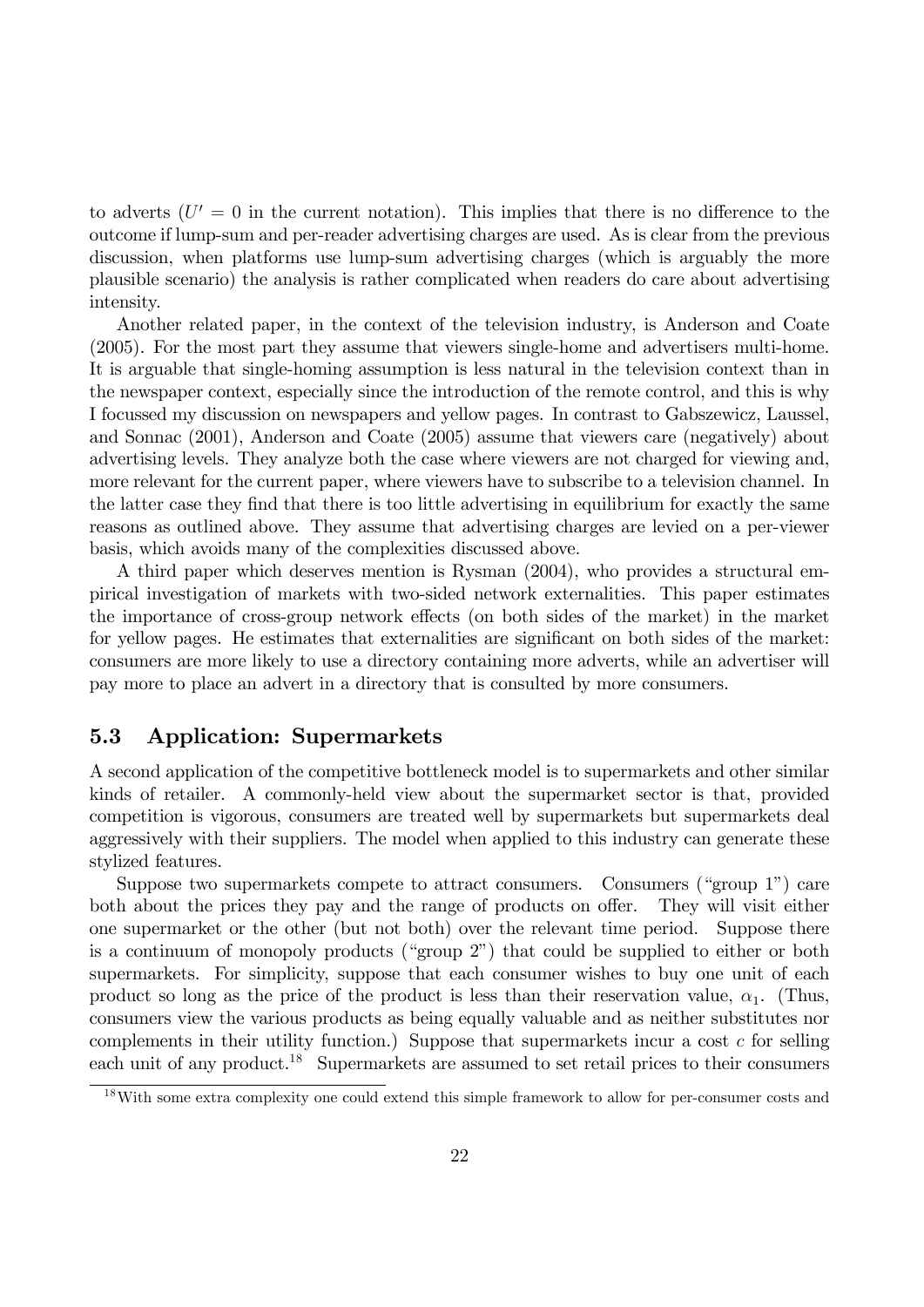and to make take-it-or-leave-it offers to buy from their suppliers. In particular, supermarkets have all the bargaining power when dealing with their suppliers.

Suppose that the unit cost of supply for any product is unknown to a supermarket. Specifically, suppose that for each product the unit cost  $\alpha_2$  is independently and identically drawn from a distribution function  $F(\alpha_2)$ . From the supermarkets' viewpoint each supplier is exante identical, and so a given supermarket will make the same offer to all suppliers to buy at the per-unit price  $p_2$ . (Note that, unlike other models discussed, this is a payment from the platform to the group 2 agents. Note also that this context makes it very natural to assume that platforms make their payments to suppliers on a per-transaction rather than a lump-sum basis.) The number of suppliers who will agree to this level of compensation is  $F(p_2)$ . If a supermarket sets a retail price  $p_1$  per unit to consumers, a consumer's utility from visiting the supermarket is the number of products multiplied by the net surplus per product:

$$
u_1 = F(p_2)(\alpha_1 - p_1) \tag{34}
$$

whereas the supermarket's profit per consumer is

$$
\pi = F(p_2)(p_1 - c - p_2) \tag{35}
$$

Regardless of how competition for consumers affects their utility  $u_1$ , a supermarket will choose  $p_1$  and  $p_2$  to maximize its profit per consumer, subject to delivering the required utility  $u_1$ . Expressions (34) and (35) then imply that

$$
p_2 \text{ maximizes } F(p_2)(\alpha_1 - c - p_2) \,. \tag{36}
$$

As with all the competitive bottleneck models, the equilibrium maximizes the joint surplus of the platforms and the single-homing group (supermarkets and consumers in this case, as given in expression (36)), and the interests of the multihoming side (the suppliers) are ignored. This level of payment in (36) will exclude some high-cost suppliers whose presence in the supermarkets is nevertheless socially desirable. (A supplier should supply if  $\alpha_2 < \alpha_1 - c$ , whereas the equilibrium price  $p_2$  is strictly lower than  $\alpha_1 - c$  and so supply is inefficiently restricted.) In other words, payments to suppliers are too low from a social point of view and there are too few products on the shelves.

How well consumers are treated depends on the competitive conditions on their side. If they choose their supermarket according to the Hotelling specification in  $(28)$ , then one can show that their equilibrium utility  $u_1$  is given by

$$
u_1 = F(p_2)(\alpha_1 - c - p_2) - t \; ,
$$

so that consumers keep the joint surplus  $F(p_2)(\alpha_1-c-p_2)$  except for the market power element t retained by the supermarkets.<sup>19</sup>

$$
p_1 = c + p_2 + \frac{t}{F(p_2)}.
$$

for per-product-line costs.

<sup>19</sup>An explict expression for the equilibrium per-unit price to consumers is then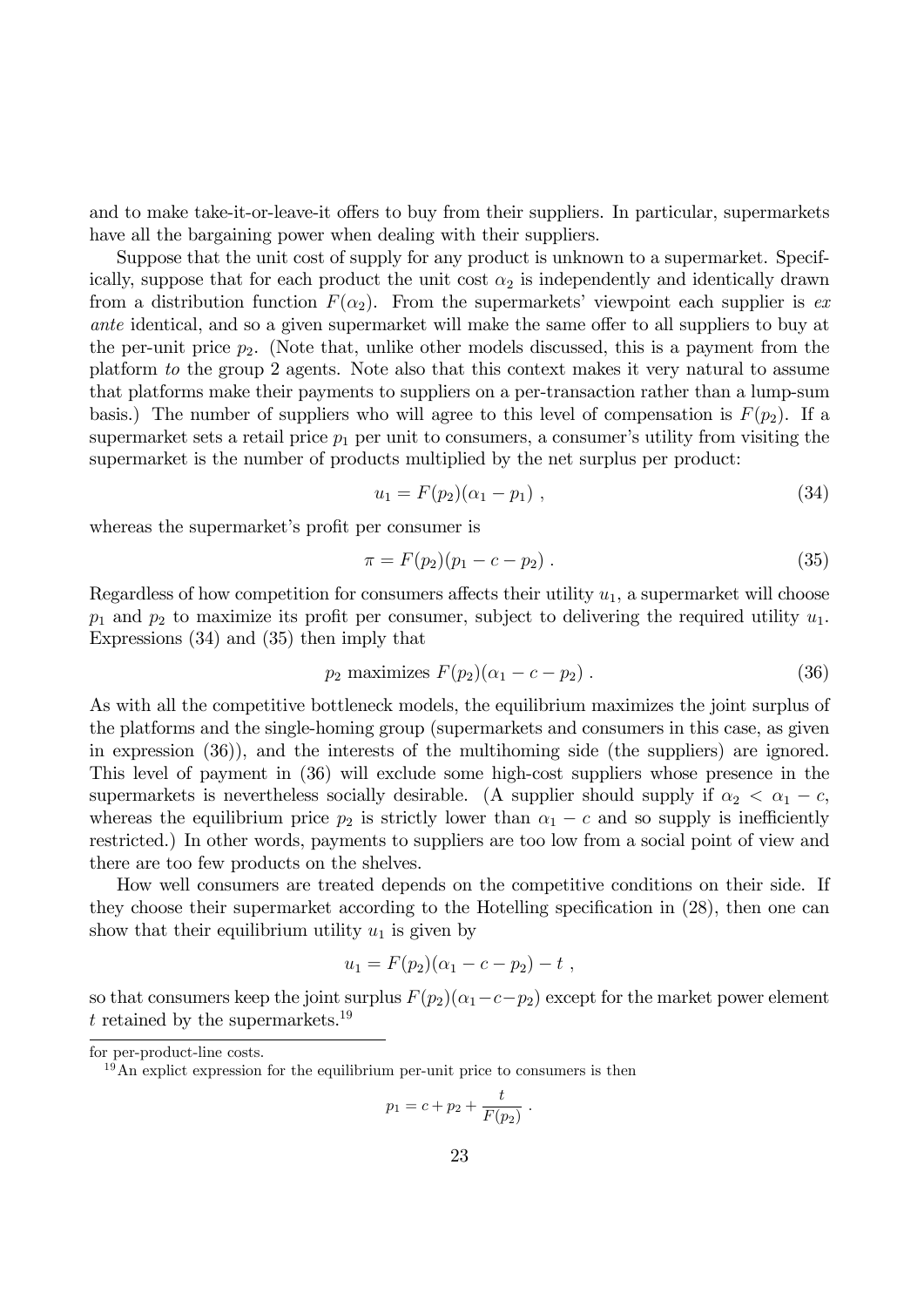As with the previous model of informative advertising, the treatment of suppliers is not affected by the strength of competition between supermarkets for consumers. In this model, if two supermarkets merge, consumers would be treated less favourably but suppliers would not be affected. Their payment  $p_2$  in (36) anyway is exactly the payment which would be chosen if there were a single monopoly supermarket.

In this model, supermarkets act to reverse the bargaining asymmetry that consumers might otherwise have in their dealings with the monopoly suppliers.<sup>20</sup> For instance, suppose that without the institution of supermarkets the suppliers sell directly to consumers. (Again, though, there are two "shopping centres" in the same locations as the supermarkets were, and suppliers sell in both of these areas. For consistency with the supermarket analysis, suppose also that each supplier incurs the selling cost c per unit in addition to its cost  $\alpha_2$ .) In this case, those suppliers with cost below the consumer reservation price  $\alpha_1$  would choose to supply at the monopoly price  $p_1 = \alpha_1$ . (Because there is a continuum of suppliers, each supplier sets its price without regard for the effect its high price has on the number of consumers who visit the local shopping area.) This move to direct supply clearly makes consumers worse off, although it does improve efficiency since the competitive bottleneck is overcome and the range of products supplied is efficient.<sup>21</sup>

The same logic suggests that suppliers are likely to be better of twhen they act independently than when they integrate to form a supermarket. Independent suppliers do not take account of the negative effect on other suppliers in the same shopping area when they set high prices. When suppliers merge to form a supermarket they internalize the effect that each supplier's pricing decision has on the overall attractiveness of the shopping centre for consumers, and this makes competition more intense. Lack of coordination between independent suppliers acts as a kind of commitment to price high in a shopping area, and this boosts profits.<sup>22</sup>

## 5.4 Intra-Group Competition

An interesting issue is the equilibrium extent of competition between retailers within platforms. For instance, a TV channel might charge more for a car advert if it promised not to show a

 $^{20}$ The competitive bottleneck model assumes that supermarkets hold all the bargaining power with suppliers. Dobson and Waterson (1997) analyze a model where supermarkets bargain with suppliers about supply prices, and where a merger between two supermarkets improves the bargaining position of supermarkets and so drives down the equilibrium supplier prices. In some extreme cases they show a merger between supermarkets might lead to lower retail prices for consumers: the decrease in input prices outweighs the enhanced ability to exploit consumers.

 $21$ The change from a situation where suppliers sell their products independently and directly to consumers as opposed to selling to a supermarket which then sells on to consumers, corresponds to the distinction made in Smith and Hay (2005) between "streets" and "supermarkets". They propose a slightly different model and find more generally that the comparison of the number of products supplied by a supermarket and by a street is ambiguous.

<sup>22</sup>See Beggs (1994) for further analysis of this point.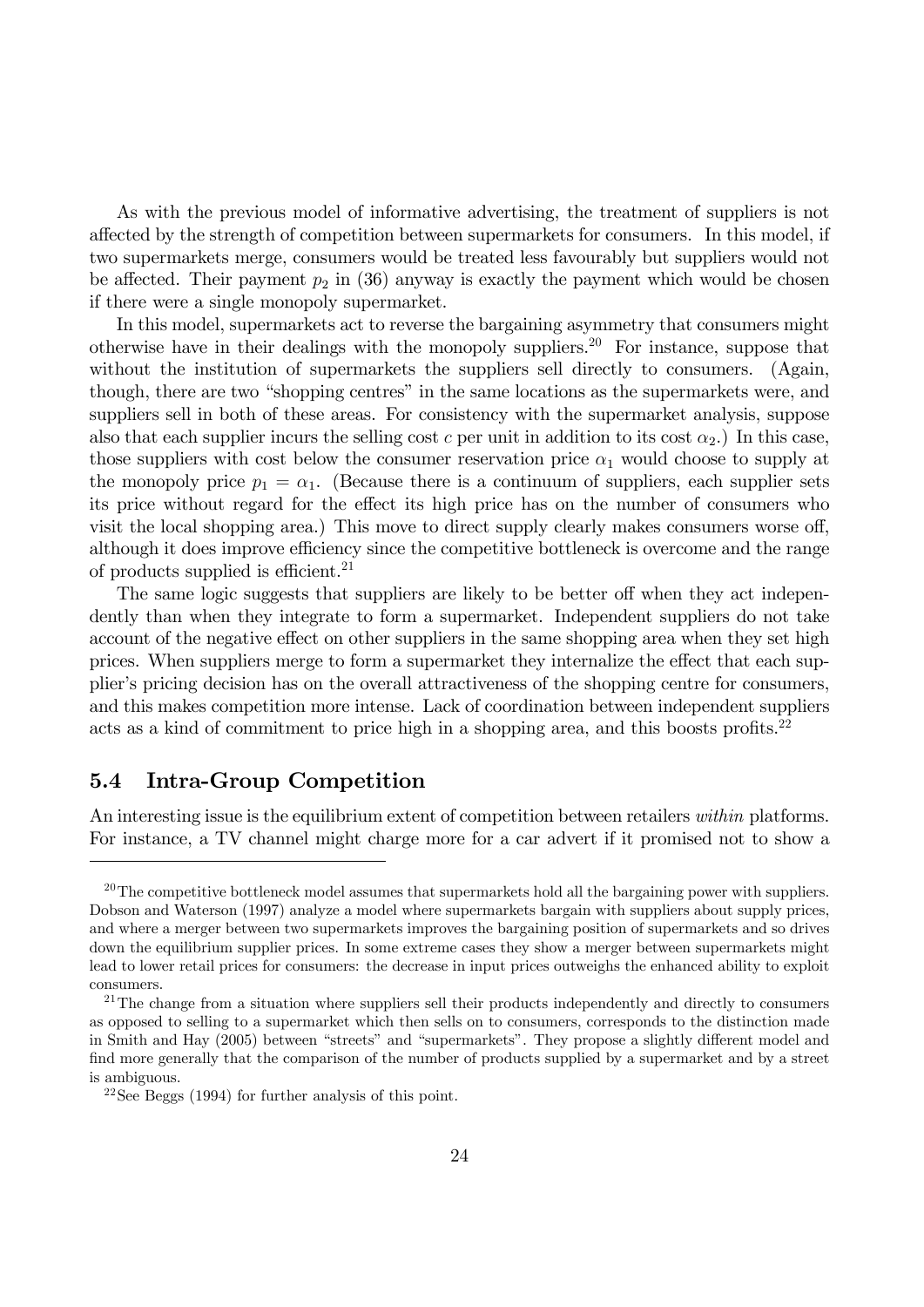rival manufacturerís advert in the same slot. Or a shopping mall might be able to charge a higher rent to a retailer with the promise that it will not let a competing retailer into the same mall. Implementing competition within a platform will often mean that retailers' prices and profits are lower than they would be with monopoly retailers.<sup>23</sup> Thus we expect that if the platform allowed retailing competition it would make less money from the retailing side of the market but more money from the consumer side (if it charged consumers for entry). A plausible hypothesis is: platforms will allow competition within the platform if consumers can be charged for entry, but if consumers have free entry then platforms will restrict competition in order to drive up the revenues obtained from retailers.

This topic deserves a separate paper to itself. Here I merely describe an illustrative, stylized example to show the plausibility of the above hypothesis. Suppose that platforms can serve any number of consumers and retailers costlessly (so  $C(n_1, n_2)$ ) in section 5.1 is equal to zero). If consumers receive utility  $u_1^i$  from platform i, the market share of platform  $i$  is given by expression (28). Suppose there is a single, homogeneous product supplied by a group of identical retailers. If the retail price for this product is  $P$ , each consumer demands a quantity  $q(P)$  of the product. Let  $v(P)$  be the consumer surplus associated with this demand function. Each retailer has a cost  $C$  for supplying a unit of the product (exclusive of payments to platforms). Suppose there is no fixed cost associated with a retailer locating in a given platform (other than the platform charge for entry).

A platform must decide whether to have retailing competition or not (i.e., whether to have more than one retailer on the platform). Suppose that a retailer chooses its price on a platform to reflect competitive conditions on that platform. (That is to say, retailers can price discriminate from one platform to the other.) If there is competition on the platform, then the price of the product on the platform is equal to marginal cost  $C$ . If there is no competition on the platform, the product's price will be above cost, and the price-cost markup will depend on the extent of competition between the platforms.

Suppose first that platforms can charge consumers for access to the platform. In this case it is optimal for platform  $i$  to choose to have competition on the platform. To see this, suppose that the rival platform offers consumers a utility  $u_1^j$  $i<sub>1</sub>$ . (It does not matter if this utility is achieved by means of competition within the rival platform or not.) If the product costs  $P^i$ on platform *i* and consumers must pay an entry fee  $p_1^i$  to the platform, then consumers obtain utility  $u_1^i = v(P^i) - p_1^i$  from that platform. Therefore, given (28), the joint profit of platform

 $^{23}$ Stahl (1982) presents an interesting analysis of a shopping centre where a firm's profits might increase if another Örm which supplies (imperfect) substitutes also locates in the shopping centre. The reason is that the increased variety of products available attracts more consumers to the shopping centre, and this market expansion effect can outweigh the more intense competition within the shopping centre. (See also Schulz and Stahl (1996) for related analysis in a search model.) This effect is not possible in the current analysis, where retailing competition, if it is implemented, is assumed to drive retailer profits to zero.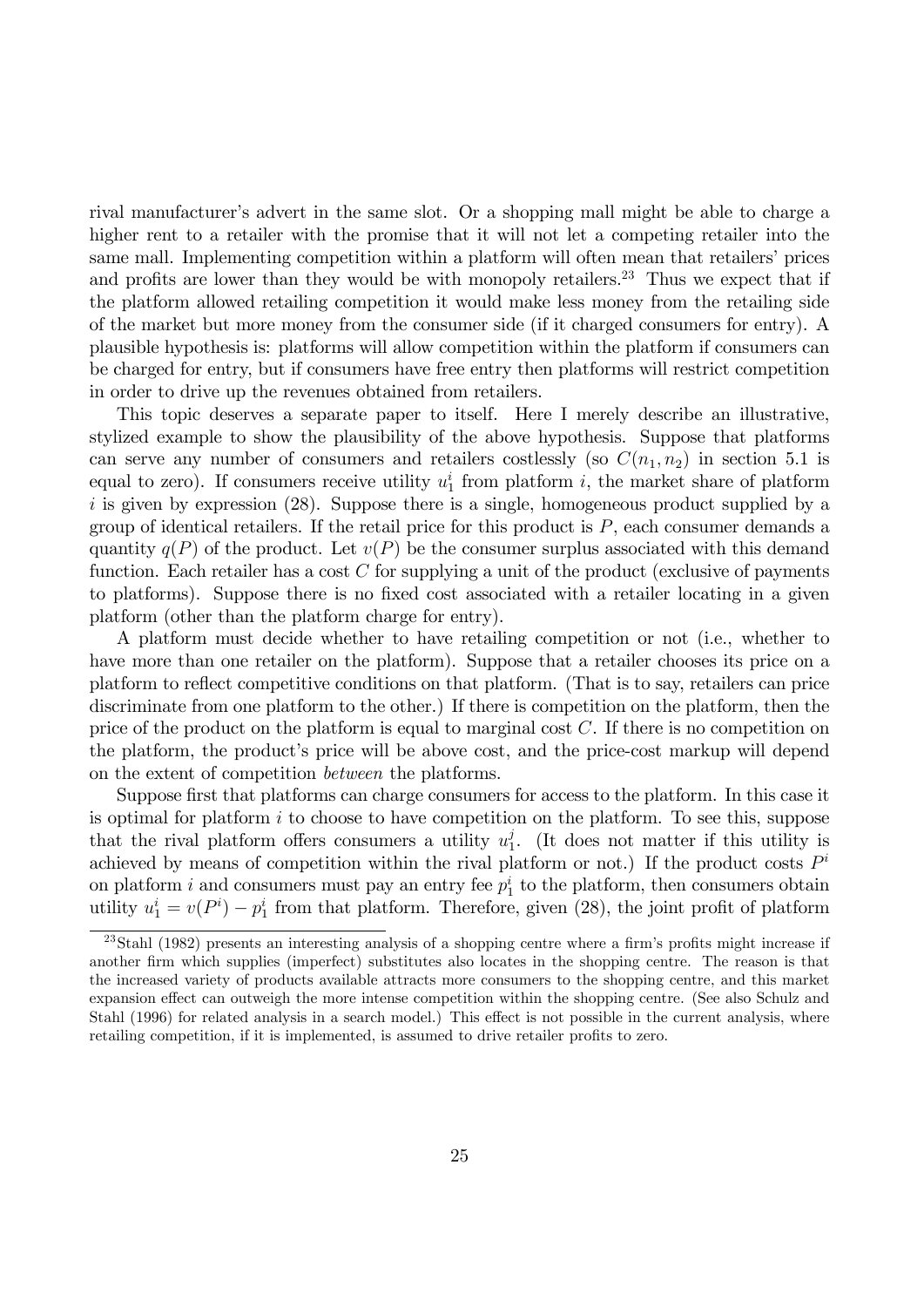i and the retailer(s) on this platform is

$$
\left(\frac{1}{2} + \frac{v(P^i) - p_1^i - u_1^j}{2t}\right) \times \left(q(P^i)(P^i - C) + p_1^i\right) .
$$

Re-writing this in terms of  $u_1^i = v(P) - p_1^i$  this joint profit is

$$
\left(\frac{1}{2} + \frac{u_1^i - u_1^j}{2t}\right) \times \left(q(P^i)(P^i - C) + v(P^i) - u_1^i\right) .
$$

Clearly, for any  $(u_1^i, u_1^j)$  $\binom{j}{1}$  this joint profit is maximized by choosing  $P^i = C$ , and, moreover, this profit is entirely appropriated by the platform. Therefore, when consumers can be charged for access to the platform, the competitive option is the most profitable way for a platform to generate any given level of consumer utility. The platform then makes all its profit from the consumer side, and it does not choose to restrict competition among retailers. This is a "dominant strategy" and does not depend on the particular choice of utility  $u_1^i$  that the platform offers its consumers nor on whether the rival platform chooses to have competition. Finally, it is straightforward to show that the equilibrium charge for access by consumers to the platforms is  $p_1 = t$  (and the price for the product on the platforms is  $P = C$ ).

By contrast, suppose for some exogenous reason that platforms cannot charge consumers for access, and so they must make their profit from the retailer side of the market. (For instance, television channels historically could not charge viewers for access, and so had to fund their service entirely from the advertising side.) The only way a platform can set a positive charge to a retailer in the present stark framework is if the retailer is a monopoly, and so in this case platforms must restrict competition in order to obtain any revenue at all. The monopoly retailer on platform  $i$  will make profits

$$
\left(\frac{1}{2} + \frac{v(P^i) - v(P^j)}{2t}\right) \times q(P^i)(P^i - C)
$$

if it sets the price  $P^i$  while the monopoly on the rival platform sets the price  $P^j$ . One can then show that the equilibrium product price  $P$  is close to the monopoly price (i.e., the price that maximizes  $q(P)(P - C)$ ) when t is large and is close to cost C when t is small. One can also show that consumers in this framework are always worse off when platforms can charge them for access compared to when they have free access, despite the fact that they pay a lower price for the product once they are on the platform.<sup>24</sup>

One paper that relates to this discussion is Dukes and Gal-Or (2003). They have a model where competing producers place adverts on competing media platforms. They assume that the platforms are broadcasters who do not charge viewers/listeners for access to the platform. Consistently with the above discussion, they find that a media platform (usually) sells advertising space exclusively to a single firm in the producer oligopoly.

 $24$ See Corollary 1 in Armstrong and Vickers (2001).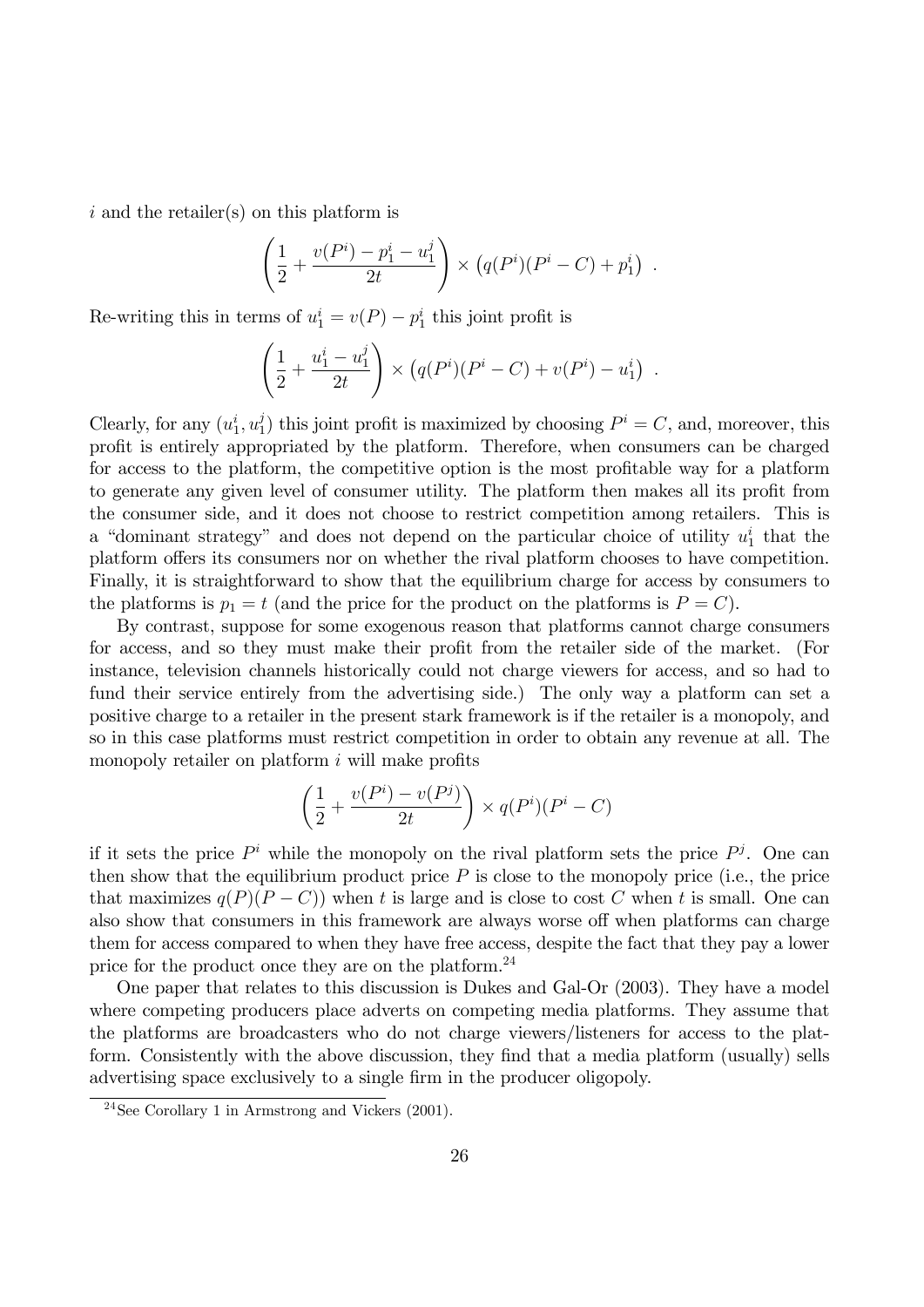### 5.5 Discussion

In section 2 I discussed two important precursors to this paper. We rejoin this discussion to point out the relationships between the three competitive bottleneck models in the papers.

First, consider Proposition 11 in Caillaud and Jullien (2003). In the notation of section 4 of the current paper, those authors discuss a model where there is no intrinsic product differentiation between the two platforms, where group 1 agents have a benefit  $\alpha_1$  from interacting with each group 2 agent and where group 2 agents each have a benefit  $\alpha_2$  from interacting with each group 1 agent. (Thus there is no variation in  $\alpha_2$  as there was in this section.) Caillaud and Jullien show that there is a symmetric equilibrium of the following form (provided that 1  $\frac{1}{2}\alpha_2 > f_2$ ). Group 1 single-homes and divides equally between the two platforms, while all group 2 agents join both platforms. The price to group 1 equals their cost,  $p_1 = f_1$ , while the price to group 2 fully extracts their surplus, so that  $p_2 = \frac{1}{2}$  $\frac{1}{2}\alpha_2$ . This forms an equilibrium because a platform has no incentive to undercut its rival on either side of the market. If the platform sets a price  $p_2 < \frac{1}{2}$  $\frac{1}{2}\alpha_2$  then this has no effect on group 2's choices, and will not boost demand from that side. If the platform sets a price  $p_1 < f_1$  then this will attract all group 1 agents but it will not affect demand by group 2 and so this deviation will reduce the platform's profits given that the price is below  $\cos t$ <sup>25</sup>. Thus we see that positive profits can be sustained in equilibrium even when two identical platforms compete. The crucial feature of this model of Caillaud and Jullien is that demands are discontinuous in prices: a small price reduction to group 1 means that the platform attracts the entire set of group 1 agents, and this feature implies that it can never be optimal to set a price  $p_1 > f_1$ . (Due to the finite cross-elasticities in the present model, there is no reason to rule out above-cost pricing to the single-homing side.) However, a small price reduction to the multi-homing side has no affect on demand, and this provides the source of the profits in this industry.

Second, consider section 6 of Rochet and Tirole (2003). Unlike the rest of their paper, this section allows platforms to compete in two-part tariffs. However, there is a subtle problem with the analysis in this section. Using the notation of section 4.2.2 of the current paper, suppose that platform i offers tariffs given by  $(16)$ . Rochet and Tirole suppose that platforms can be taken to compete in the "per-transaction" prices  $P_1^i$  and  $P_2^i$ , defined by

$$
P_1^i = \gamma_1^i + \frac{p_1^i - f_1}{n_2^i} \; ; \; P_2^i = \gamma_2^i + \frac{p_2^i - f_2}{n_1^i} \; .
$$

However, since these prices depend on the platform's performance on the other side, it is not clear what it means for platforms to "choose" these prices. Specifically, it is true that for a given pair of two-part tariffs offered by platform j, platform  $i$ 's payoff only depends on its own tariffs via the summary prices  $P_1^i$  and  $P_2^i$  above. However, for the reasons outlined in section

<sup>&</sup>lt;sup>25</sup>Here one important issue is not discussed. If the deviating platform simultaneously reduces  $p_1$  and increases  $p_2$  there are multiple consistent demand configurations, and for the stated prices to form an equilibrium a particular choice for the demand configuration needs to be made. See Armstrong and Wright (2004) for further discussion of this issue.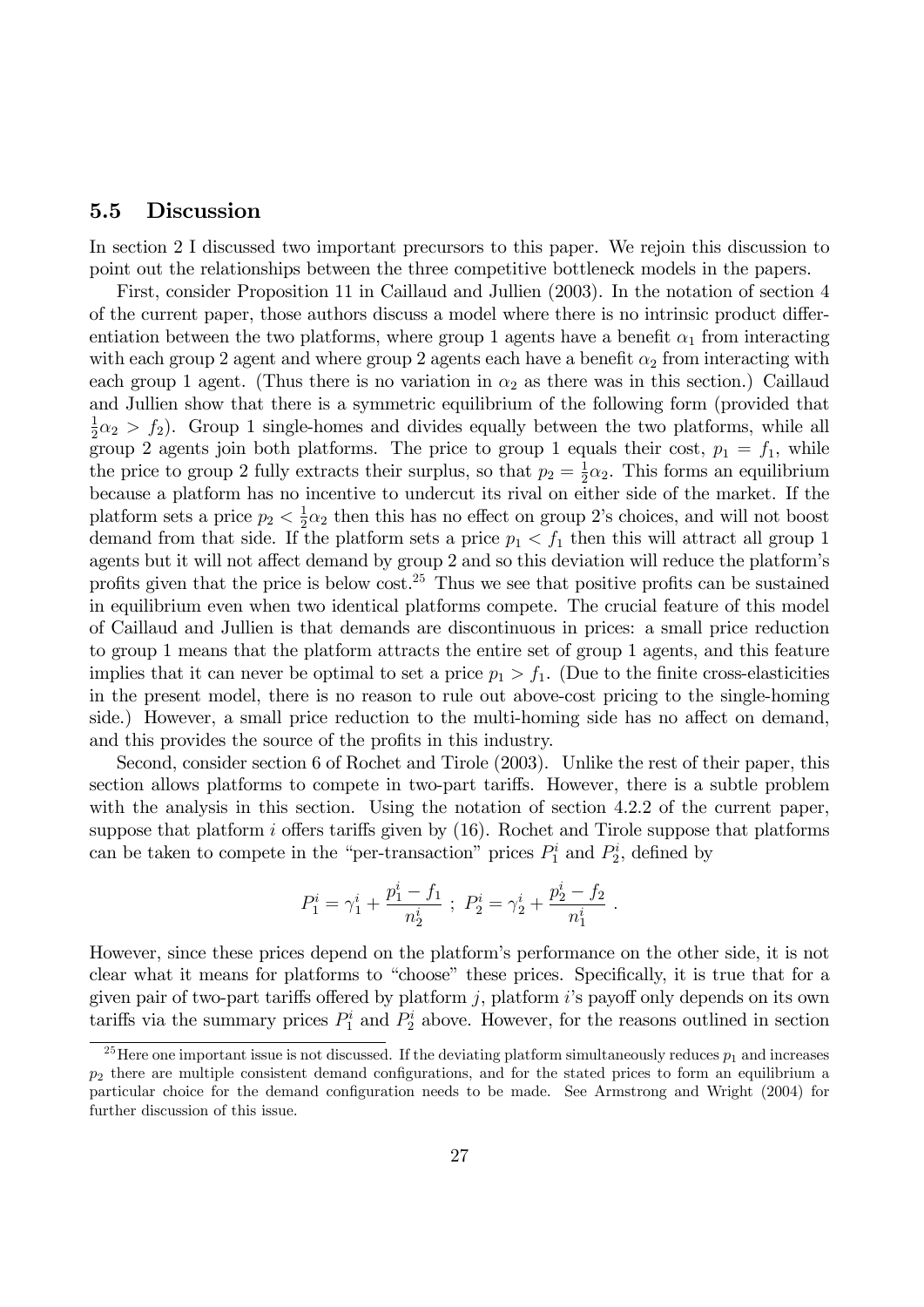4.2.2 above, platform  $i$ 's particular choice of two-part tariffs (among those tariffs with the same per-transaction prices  $P_1^i$  and  $P_2^i$ ) does matter for platform j, since it affects j's incentive to deviate. Therefore, it seems that it cannot be a valid procedure to collapse a two-part tariff into a scalar "per-transaction price" in this manner.<sup>26</sup>

There are at least three limitations to my analysis of competitive bottlenecks. First, in the applications I made the simplifying assumption that the population of group 1 agents was constant. Thus, the fact that this group tends to be treated favourably in equilibrium has no effect on expanding the number of such agents who choose to participate. If instead there were a market expansion effect then this would make group 2 better off since they then have more group 1 agents to interact with. In principle it is perhaps possible that this effect could imply that the number of group 2 agents served is not too small from a social point of view. However, this turns out not to be possible.<sup>27</sup>

Second, I made the convenient assumption that no group 1 agents multi-homed. A richer model would allow for some agents to multi-home (for instance, some people read two newspapers, some people might go to one supermarket for some products and another supermarket for other products, and so on). Platforms then no longer have a monopoly over providing access by group 2 to these multi-homing group 1 agents. So far little progress has been made in extending the analysis to these mixed situations, and this is fruitful topic for future research.<sup>28</sup>

Third and finally, I did not consider a platform's incentive to require an otherwise multihoming agent to deal with it *exclusively*. It is plausible in the context of the competitive bottleneck model that a platform might try to sign up group 2 agents exclusively, in order to give it an advantage in the market for group 1 agents. Of course, if platforms succeed in forcing group 2 agents to decide to deal with one platform or the other, then platforms will find themselves in the two-sided single-homing situation analyzed in section 4. Because network effects are so strong in that situation, it is plausible that platforms find their *equilibrium* profits decrease when they force group 2 to deal exclusively.<sup>29</sup>

#### APPENDIX

In this appendix I supply the proof of Proposition 3. Suppose that platform  $i$ 's tariffs take the form  $(16)$  above. If a group 1 agent goes to platform i she will obtain utility

$$
u_1^i = (\alpha_1 - \gamma_1^i) n_2^i - p_1^i \tag{37}
$$

and so the number of group 1 and group 2 agents who join platform  $i$  is

$$
n_1^i = \frac{1}{2} + \frac{(\alpha_1 - \gamma_1^i)n_2^i - (\alpha_1 - \gamma_1^j)(1 - n_2^i) - (p_1^i - p_1^j)}{2t_1}
$$
\n(38)

 $26$ Note that this issues does not arise with a monopoly platform, as analyzed in Rochet and Tirole (2004).

 $27$ See section 3.1.3 in Armstrong (2002) for this analysis in the context of telecommunications.

<sup>&</sup>lt;sup>28</sup>See section 7.1 of Anderson and Coate  $(2005)$  for a first step in this direction.

<sup>&</sup>lt;sup>29</sup>See Armstrong and Wright  $(2004)$  for further analysis of exclusive contracts within this framework.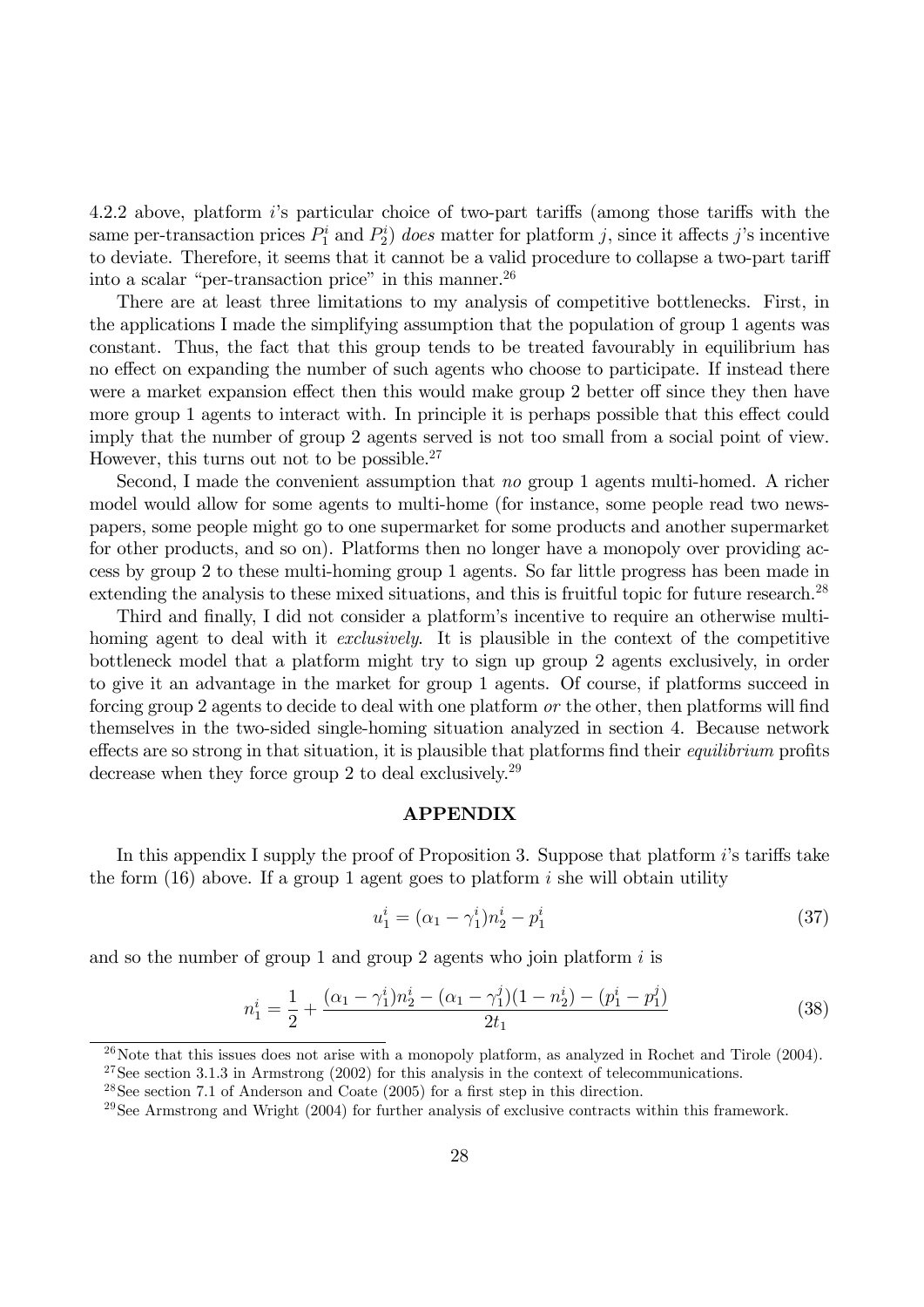$$
n_2^i = \frac{1}{2} + \frac{(\alpha_2 - \gamma_2^i)n_1^i - (\alpha_2 - \gamma_2^j)(1 - n_1^i) - (p_2^i - p_2^j)}{2t_2}
$$
\n(39)

By solving this pair of equations in  $n_1^i$  and  $n_2^i$  one obtains the following explicit formulas for  $n_1^i$  and  $n_2^i$  in terms of the eight price parameters:

$$
n_1^i = \frac{1}{2} + \frac{1}{2} \frac{\left(2\alpha_1 - \gamma_1^i - \gamma_1^j\right)\left(2p_2^j - 2p_2^i + \gamma_2^j - \gamma_2^i\right) + t_2(4p_1^j - 4p_1^i + 2\gamma_1^j - 2\gamma_1^i)}{4t_1t_2 - (2\alpha_1 - \gamma_1^j - \gamma_1^i)(2\alpha_2 - \gamma_2^j - \gamma_2^i)}
$$

$$
n_2^j = \frac{1}{2} + \frac{1}{2} \frac{\left(2\alpha_2 - \gamma_2^i - \gamma_2^j\right)\left(2p_1^j - 2p_1^i + \gamma_1^j - \gamma_1^i\right) + t_1(4p_2^j - 4p_2^i + 2\gamma_2^j - 2\gamma_2^i)}{4t_1t_2 - (2\alpha_1 - \gamma_1^j - \gamma_1^i)(2\alpha_2 - \gamma_2^j - \gamma_2^i)}
$$

Equilibrium prices are determined by the sensitivities of market shares to changes in the various prices. To determine symmetric equilibria, we need to calculate the derivative of market shares with respect to changes in prices, evaluated when the two platforms set the same quadruple of prices  $(p_1, p_2, \gamma_1, \gamma_2)$ :

$$
\frac{\partial n_1^i}{\partial p_1^i} = -\frac{t_2}{2\Delta} \; ; \; \frac{\partial n_1^i}{\partial \gamma_1^i} = -\frac{t_2}{4\Delta} \tag{40}
$$

$$
\frac{\partial n_2^i}{\partial p_2^i} = -\frac{t_1}{2\Delta} \; ; \; \frac{\partial n_2^i}{\partial \gamma_2^i} = -\frac{t_1}{4\Delta} \tag{41}
$$

$$
\frac{\partial n_1^i}{\partial p_2^i} = -\frac{\alpha_1 - \gamma_1}{2\Delta} \; ; \; \frac{\partial n_1^i}{\partial \gamma_2^i} = -\frac{\alpha_1 - \gamma_1}{4\Delta} \tag{42}
$$

$$
\frac{\partial n_2^i}{\partial p_1^i} = -\frac{\alpha_2 - \gamma_2}{2\Delta} \; ; \; \frac{\partial n_2^i}{\partial \gamma_1^i} = -\frac{\alpha_2 - \gamma_2}{4\Delta} \tag{43}
$$

where  $\Delta = t_1 t_2 - (\alpha_1 - \gamma_1)(\alpha_2 - \gamma_2)$ . Notice that in each case, the effect of small changes in  $\gamma$ is exactly half the effect of small changes in the corresponding  $p$ . The reason for this is that, with equal market shares, the effect on the total charge an agent must pay with a change in  $\gamma$  is half that with a change in p.

Platform  $i$ 's profits are

$$
\pi^{i} = (\gamma_1^{i} n_2^{i} + p_1^{i} - f_1) n_1^{i} + (\gamma_2^{i} n_1^{i} + p_2^{i} - f_2) n_2^{i} . \tag{44}
$$

Notice that expressions  $(40)$ – $(43)$  imply that at any symmetric set of prices we have

$$
\frac{\partial \pi^i}{\partial p_1^i} = 2 \frac{\partial \pi^i}{\partial \gamma_1^i} \; ; \; \frac{\partial \pi^i}{\partial p_2^i} = 2 \frac{\partial \pi^i}{\partial \gamma_2^i} \; . \tag{45}
$$

This feature of the market will generate multiple symmetric equilibria, as we will see.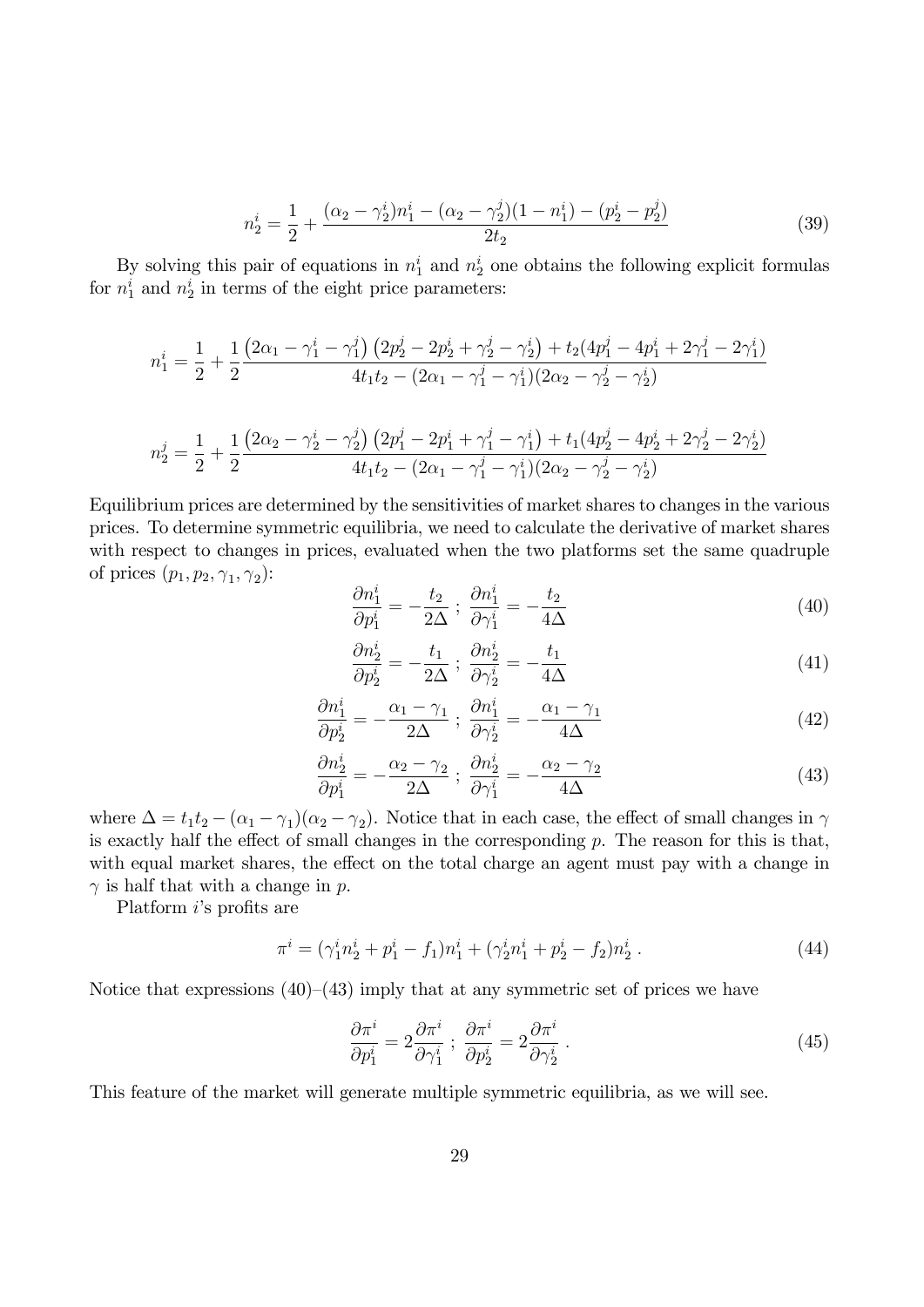First, we show that platform  $i$ 's objective function is concave given its rival's choice  $(p_1^j)$  $j\overline{1}, p_2^j$  $_{2}^{j},\gamma_{1}^{j}$  $j\overline{1},\gamma_2^j$ <sup>j</sup><sub>2</sub>), as long as  $\gamma_1^j$  and  $\gamma_2^j$  are non-negative, and that the maintained assumption  $(8)$  holds. We need to show this so that we can characterize equilibria in terms of the firstorder conditions in the following. Usually, verifying that a function of four variables is concave is a tedious matter. However, in this context, we can easily reduce the number of i's strategic variables to two, which greatly simplifies the calculation. Given the rival prices  $(p_1^j)$  $j_1^j, p_2^j$  $j\over 2,\, \gamma_1^j$  $j\over 1,\gamma_2^j$  $\binom{j}{2},$ it turns out the *i*'s profits are a function only of the utilities  $u_1^i$  and  $u_2^i$  it offers its consumers. When it offers this pair of utilities then it will attract a certain number  $n_1^i$  and  $n_2^i$  of each  $\gamma$  group – we will shortly derive this relationship explicitly – and by combining expressions  $(37)$  and  $(44)$  we see that its total profit can be written in terms of the utilities as

$$
\pi^{i} = (\alpha_1 n_2^{i} - u_1^{i} - f_1)n_1^{i} + (\alpha_2 n_1^{i} - u_2^{i} - f_2)n_2^{i}.
$$
\n(46)

That is to say, any choice of  $(p_1^i, \gamma_1^i)$  that leaves  $u_1^i$  unchanged in (37) generates the same profits for the platform. One implication of this is that a platform has a continuum of best responses to its rival's choice of prices. If we show that platform  $i$ 's profits are concave in  $(u_1^i, u_2^i)$  then we have done what is required.

First we need to derive platform  $i$ 's market shares as a function of its offered utilities. Similarly to expressions  $(38)$ — $(39)$  we have

$$
n_1^i = \frac{1}{2} + \frac{u_1^i - ((\alpha_1 - \gamma_1^j)(1 - n_2^i) - p_1^j)}{2t_1}
$$
  

$$
n_2^i = \frac{1}{2} + \frac{u_2^j - ((\alpha_2 - \gamma_2^j)(1 - n_1^i) - p_2^j)}{2t_2}.
$$

Solving this pair of equations gives the following explicit expressions for market shares:

$$
n_1^i = \frac{1}{2} + \frac{(\alpha_1 - \gamma_1^j)(u_2^i - (\frac{\alpha_2 - \gamma_2^j}{2} - p_2^j)) + 2t_2(u_1^i - (\frac{\alpha_1 - \gamma_1^j}{2} - p_1^j))}{4t_1t_2 - (\alpha_1 - \gamma_1^j)(\alpha_2 - \gamma_2^j)}
$$
  

$$
n_2^i = \frac{1}{2} + \frac{(\alpha_2 - \gamma_2^j)(u_1^i - (\frac{\alpha_1 - \gamma_1^j}{2} - p_1^j)) + 2t_1(u_2^i - (\frac{\alpha_2 - \gamma_2^j}{2} - p_2^j))}{4t_1t_2 - (\alpha_1 - \gamma_1^j)(\alpha_2 - \gamma_2^j)}.
$$

Notice that these market share functions are linear in utility, and therefore profit in  $(46)$  is quadratic in utility. Profit is concave in utility if (i)  $\partial^2 \pi^i / \partial (u_1^i)^2 < 0$  and (ii) determinant of the matrix of second derivatives of  $\pi$  is positive. Some tedious calculations then show that (i) holds if

$$
4t_1t_2 > (\alpha_1 + \alpha_2)(\alpha_2 - \gamma_2^j) + (\alpha_1 - \gamma_1^j)(\alpha_2 - \gamma_2^j)
$$

which is true when  $\gamma^j \geq 0$  and the maintained assumption holds. Also, (ii) holds if

$$
16t_1t_2 > (2\alpha_1 + 2\alpha_2 - \gamma_1^j - \gamma_2^j)^2
$$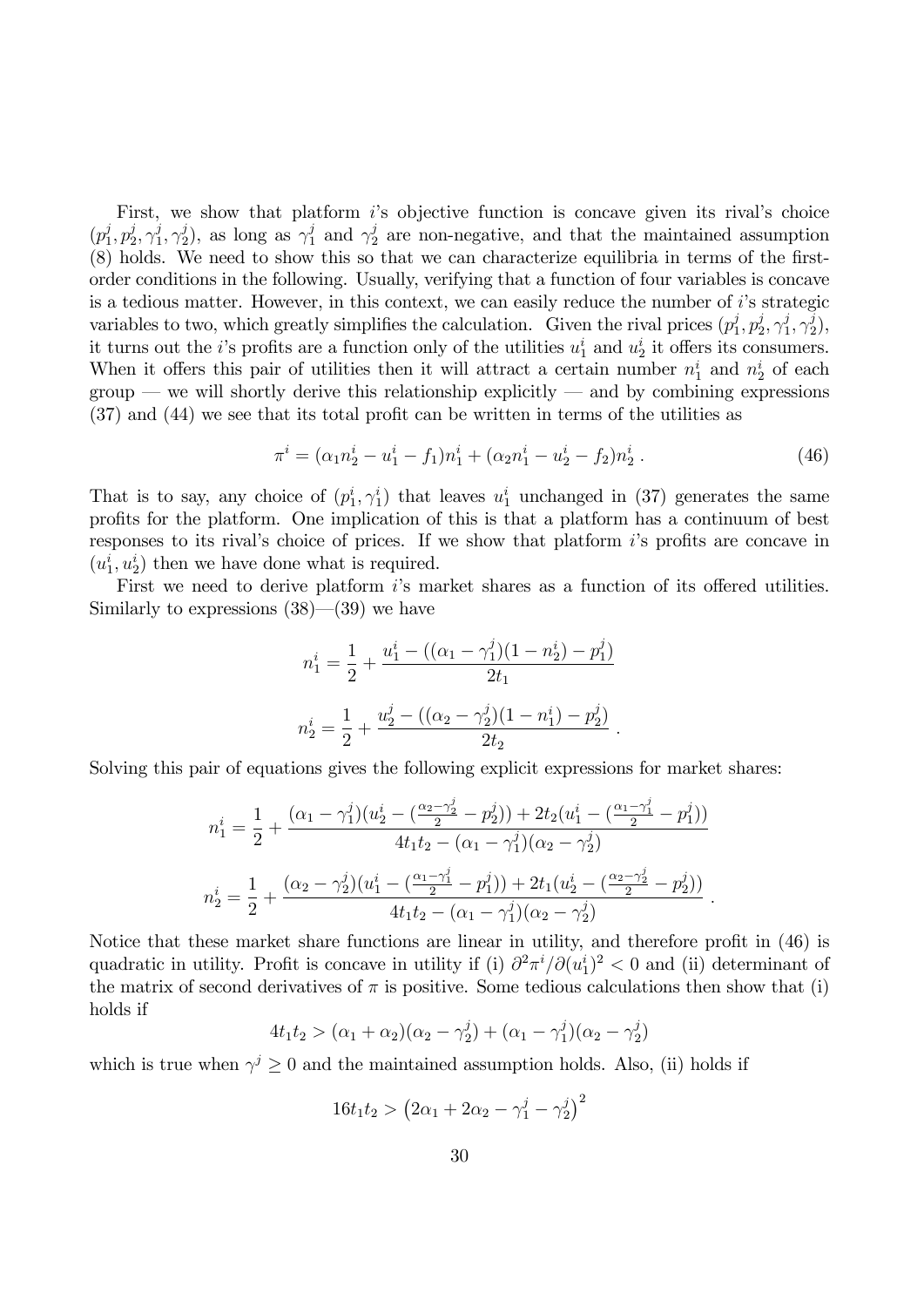which holds under the same assumptions. We deduce that a platform's choice problem is concave.

Next, we characterize the symmetric equilibria. Suppose that the two platforms choose the same pair of per-user charges  $(\gamma_1, \gamma_2)$ . The first-order condition  $\partial \pi^i / \partial p_1^i = 0$  evaluated at the symmetric fixed charges  $p_1^j = p_1^i$  and  $p_2^j = p_2^i$  yields

$$
p_1 = f_1 + t_1 - \frac{\gamma_1 + \gamma_2}{2} - \frac{\alpha_2 - \gamma_2}{t_2} \left( \alpha_1 + p_2 - f_2 + \frac{\gamma_2 - \gamma_1}{2} \right) ,
$$

and similarly

$$
p_2 = f_2 + t_2 - \frac{\gamma_1 + \gamma_2}{2} - \frac{\alpha_1 - \gamma_1}{t_1} \left( \alpha_2 + p_1 - f_1 + \frac{\gamma_1 - \gamma_2}{2} \right) .
$$

Solving this pair of simultaneous equations in  $p_1$  and  $p_2$  implies that expressions (17) are satisfied.

## References

- ANDERSON, S., AND S. COATE (2005): "Market Provision of Broadcasting: A Welfare Analysis," Review of Economic Studies, forthcoming.
- ARMSTRONG, M. (2002): "The Theory of Access Pricing and Interconnection," in Handbook of Telecommunications Economics: Volume I, ed. by M. Cave, S. Majumdar, and I. Vogelsang. North-Holland, Amsterdam.
- ARMSTRONG, M., AND J. VICKERS (2001): "Competitive Price Discrimination," Rand Journal of Economics,  $32(4)$ , 579–605.
- ARMSTRONG, M., AND J. WRIGHT (2004): "Two-Sided Markets, Competitive Bottlenecks and Exclusive Contracts," mimeo.
- BEGGS, A. (1994): "Mergers and Malls," *Journal of Industrial Economics*, 42(4), 419–428.
- CAILLAUD, B., AND B. JULLIEN (2003): "Chicken and Egg: Competition Among Intermediation Service Providers," Rand Journal of Economics, 34(2), 309–328.
- DOBSON, P., AND M. WATERSON (1997): "Countervailing Power and Consumer Prices,"  $Economic\ Journal, 107, 418–430.$
- DUKES,  $A_{\cdot}$ , AND E. GAL-OR (2003): "Negotiations and Exclusivity Contracts for Advertising," Marketing Science,  $22(2)$ ,  $222-245$ .
- GABSZEWICZ, J., D. LAUSSEL, AND N. SONNAC (2001): "Press Advertising and the Ascent of the 'Pensée Unique'," European Economic Review, 45, 641–651.